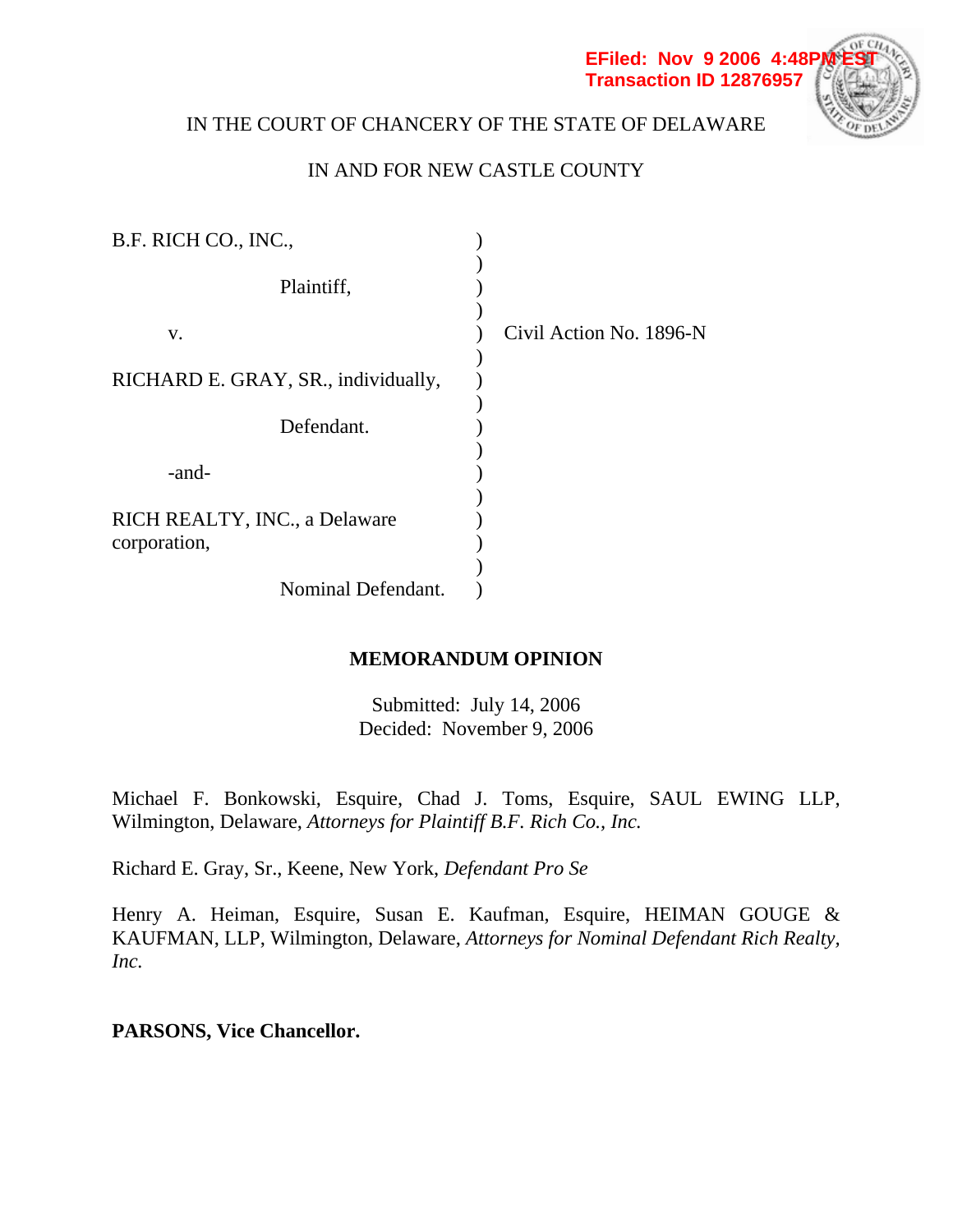B.F. Rich & Co., Inc. ("B.F. Rich"), a shareholder of Rich Realty, Inc. ("Rich Realty"), brought this action under 8 *Del. C.* § 225 to determine the proper directors and officers of Rich Realty. B.F. Rich contests the election by written consents of Defendant Richard Gray, Sr. ("Gray"), Carson M. Gray, and B. David Gray as directors of Rich Realty and Gray, Carson Gray, Henry Heiman, and B. David Gray as officers. B.F. Rich alleges that Gray improperly purported to replace the directors and officers of Rich Realty by exercising written consents for stock owned by his minor children. Plaintiff alleges that Gray lacks the legal authority to vote these shares. Under Section 225 of the Delaware General Corporation Law ("DGCL"), B.F. Rich seeks a declaratory judgment on Gray's authority to vote his minor children's shares and that his efforts to elect himself as a director and officer of Rich Realty exceeded his authority and are invalid.

The Court conducted a trial on B.F. Rich's claims on March 15, 2006. For the reasons stated in this opinion, I conclude that the written consents are legally effective, and that as a consequence, Gray, Carson M. Gray, and B. David Gray were properly elected as *de jure* directors and officers of Rich Realty.

### **I. FACTUAL BACKGROUND**

#### **A. The Parties**

Plaintiff, B.F. Rich, is a Delaware corporation with its principal place of business in Newark, Delaware. The corporation manufactures and distributes custom vinyl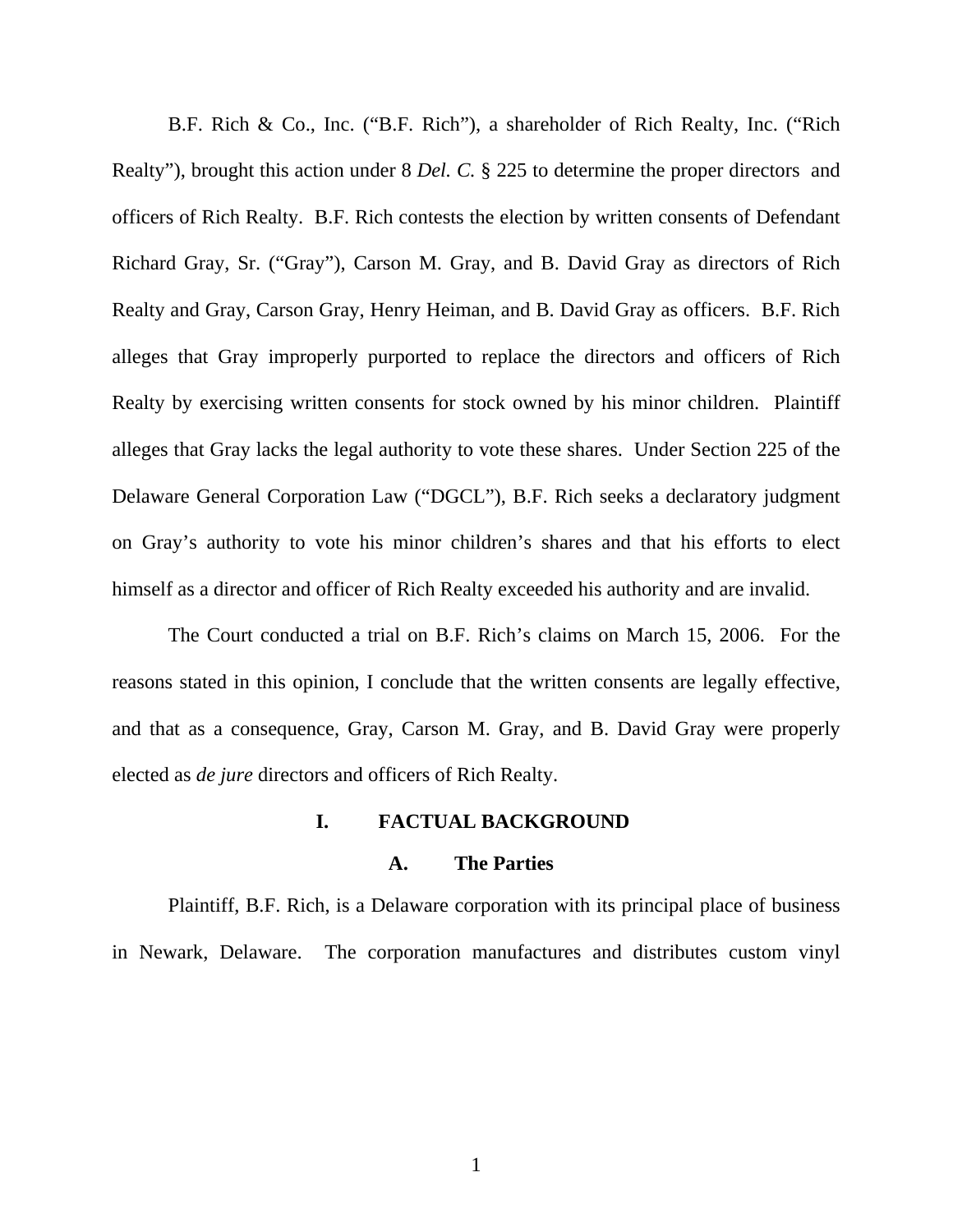windows and aluminum storm products in the remodeling and new construction markets.<sup>1</sup> B.F. Rich owns 18 of the 118 shares in Rich Realty<sup>2</sup> and leases space from Rich Realty in a building in Newark.<sup>3</sup> Before Gray purported to exercise the written consents, two officers of B.F. Rich, Richard Rebmann and George Simmons, were the officers of Rich Realty, as well. $4$ 

Nominal Defendant Rich Realty is also a Delaware corporation, formed on July 3, 1997, solely for the purpose of facilitating the acquisition of property in Newark, Delaware, upon which B.F. Rich intended to construct and occupy a building. Rich Realty now leases that building to B.F. Rich.<sup>5</sup> A valuation report submitted by B.F. Rich directly ties the value of Rich Realty stock to lease payments made by B.F. Rich.<sup>6</sup>

Defendant Gray is an individual residing in New York. He owns no stock in Rich Realty. Gray's minor children, Adelia H. Gray ("Adelia") and Richard E. Gray, Jr. ("Richard"), each own 29 shares of Rich Realty, as does Carson Gray, an adult child of

 $\overline{a}$ 

<sup>1</sup> Am. Compl.  $\P$  1, 4. Unless otherwise noted, the facts recited in this opinion are undisputed. *See* June 21, 2006 Transcript of Post-Trial Argument at 53.

<sup>2</sup> *Id.* at  $\P$  6, 8. B.F. Rich acquired these shares between September 1999 and September 2004.

<sup>3</sup> Rich Realty, Inc.'s Post-Trial Br. at 8-9.

<sup>4</sup> *Id*. at 9.

<sup>5</sup> Am. Compl. ¶¶ 3, 5.

<sup>6</sup> Pl.'s Ex. 52. References in this form are to Plaintiff's Proposed Trial Exhibits.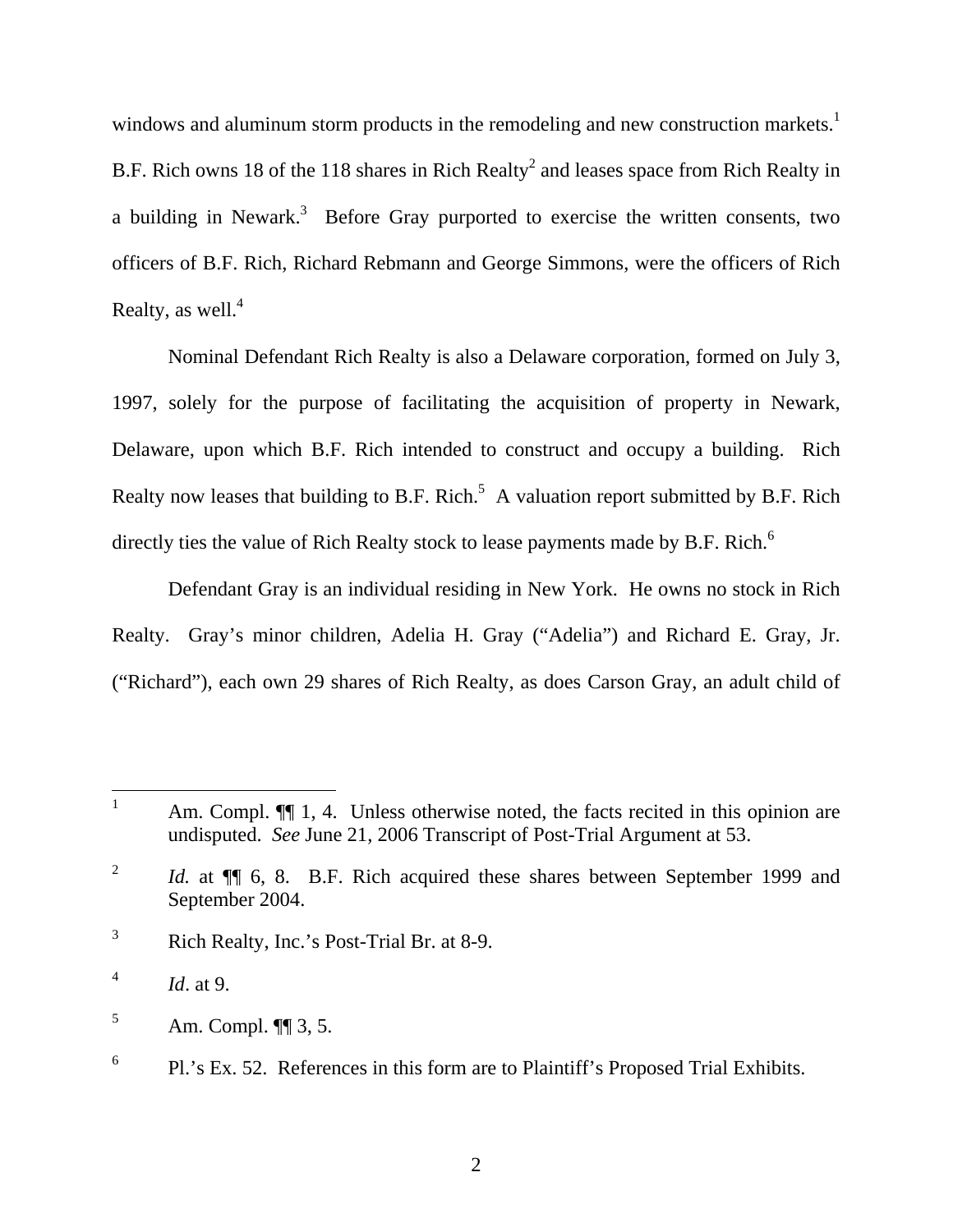Defendant.<sup>7</sup> The remaining shares of B.F. Rich are owned by B.F. Rich, Jepsco, Ltd. and Gray's niece Josslyn Gray.<sup>8</sup>

# **B. Gray's Exercise of His Minor Children's Stock Voting Rights**

In 2005, Gray was involved in a contested divorce proceeding with his ex-wife Sabele Foster ("Foster") in the Superior Court of the State of Connecticut. On December 10, 2005, the Connecticut Court approved a Post-Judgment Stipulation of the Parties ("Stipulation") resolving that and other litigation between Gray and Foster. Among other things, the Stipulation provided:

> Defendant [Gray] will have the right to pursue, and will pursue without any active involvement on the part of Plaintiff [Foster], the rights of the minor children Adelia and Teddy [Richard E. Gray, Jr.], by virtue of their respective ownerships of the capital stock of Rich Realty, Inc. At Plaintiff's request, Defendant shall keep Plaintiff or a representative designated by Plaintiff periodically advised as to the status of his efforts on the children's behalf. Plaintiff will not oppose any motions or other court proceedings initiated by Defendant on behalf of the children for the purpose of pursuing the aforementioned rights on behalf of the minor children, and will execute any documents necessary to such pursuit with respect thereto as requested by Defendant or his representatives. Defendant will indemnify and hold Plaintiff harmless from and against any liability or other obligations relating to his efforts on behalf of the minor children and any document execution by Plaintiff.<sup>9</sup>

8 *Id.*

<sup>7</sup> Am. Compl. at ¶ 8.

<sup>9</sup> Am. Compl. p. 2; Ex. 2; *see also* March 15, 2006 Trial Transcript ("Tr.") at 4-5. In this action, Gray represents himself *pro se*. Perhaps, due to that fact and the parties' mutual desire for a relatively expedited trial on the merits and general agreement on the underlying facts, the pleadings in this proceeding never formally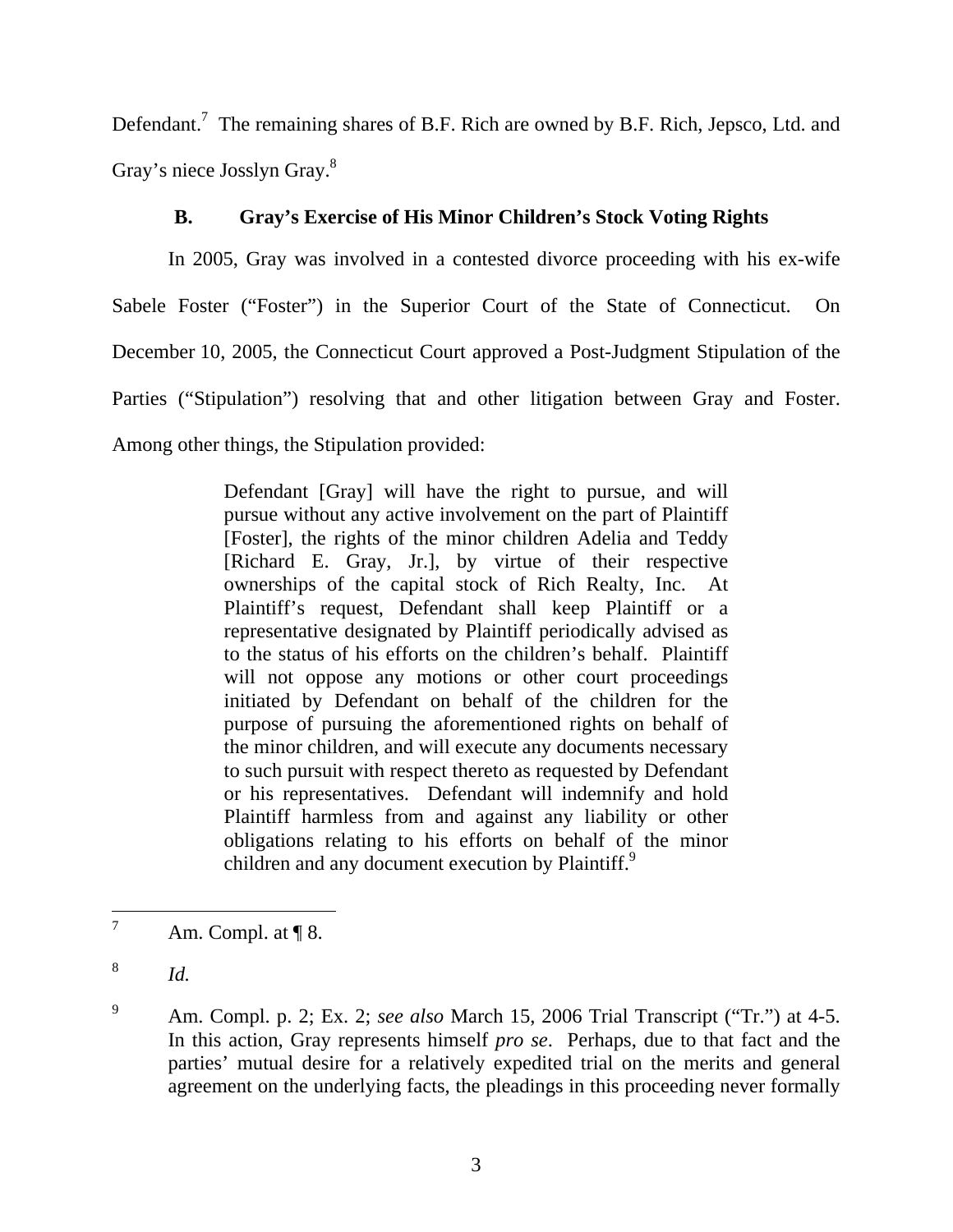Gray's minor children hold their shares in Rich Realty in their own names; they did not receive them under Connecticut's Uniform Transfers to Minors Act.<sup>10</sup> In addition, all parties acknowledge that Gray has not been appointed as custodian or guardian of his children's estates or assets.<sup>11</sup> Hence, the court-approved Stipulation is the sole source of authority in Gray to exercise voting rights in his minor children's stock.

On August 5, 2004, a year before the Stipulation, B.F. Rich received a letter from Gray, notifying Rebmann and Simmons, as officers of Rich Realty, that a "Written Consent by Holders Of In Excess of 50% of the Issued and Outstanding Capital Stock in Lieu of Meeting" ("2004 Shareholder Consent") had been executed by Gray, on behalf of Adelia and Richard, and by his adult daughter Carson Gray.<sup>12</sup> The 2004 Shareholder Consent purported to remove James Kelly as a director and elected Carson Gray, B. David Gray, and Gray as new directors of Rich Realty.<sup>13</sup> On or about August 13, 2004, Gray sent a letter to Kelly, Rebmann and Simmons advising them that the new directors of Rich Realty had acted by written consent to remove them as officers of the company

 $\overline{a}$ 

closed. In particular, neither Defendant ever filed an answer to the Amended Complaint. Likewise, the parties failed to submit a final pretrial order in accordance with Court of Chancery Rule 16.

<sup>&</sup>lt;sup>10</sup> Conn. Gen. Stat.  $\S$ § 45a-546 to 45a-561 (1972).

<sup>11</sup> *See* Tr. at 32-33 (Gray); April 12, 2006 Letter from B.F. Rich to Court n.2 and Ex. A (acknowledging Gray's discontinuance of a petition for guardianship of his minor children's estates).

 $12$  Am. Compl. ¶ 70; Ex. F.

 $13$  *Id.*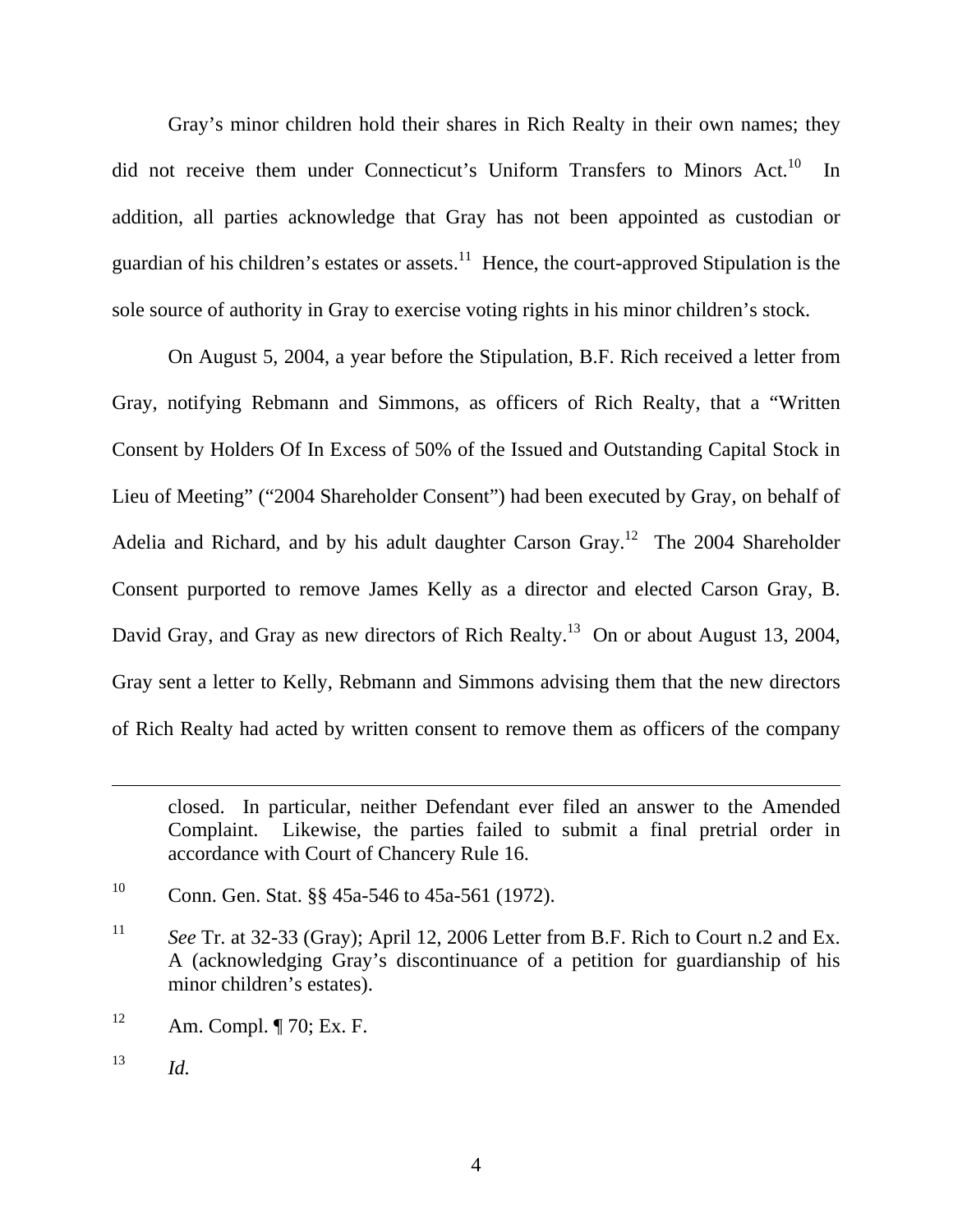and to name Gray, B. David Gray, and Carson Gray as president, secretary, and treasurer of Rich Realty. Gray also requested that the former officers turn over certain books and records.14 Upon receipt of the request, Rebmann requested further corroboration of the signatures and Gray's authority to sign the consents on behalf of the minors.<sup>15</sup> Although Gray undertook to, and did, provide documentation verifying the actions taken, the parties evidently never reached agreement on the effect, if any, of the 2004 Shareholder Consent. $^{16}$ 

On or about December 6, 2005, Gray served an "Action by Consent of the Shareholders of Rich Realty, Inc." ("2005 Shareholder Consent") on the registered agent of Rich Realty.17 Like the 2004 Shareholder Consent, Gray signed on behalf of Adelia and Richard; B. David Gray signed on behalf of minor shareholder Josslyn Gray; and Carson Gray signed on her own behalf.18 The 2005 Shareholder Consent elected Carson Gray and Gray as directors of Rich Realty.<sup>19</sup> A second written consent, signed by the new directors of Rich Realty, purports to name Gray as President and Treasurer, Carson Gray as Vice President, Henry Heiman as Secretary, and B. David Gray as Assistant

- 15 Am. Compl. Ex. I.
- 16 Am. Compl. Ex. H.
- 17 Am. Compl*.* ¶ 75.
- $18$  *Id.*; Ex. J.
- 19 Am. Compl. Ex. J.

<sup>14</sup> Am. Compl. Ex. G.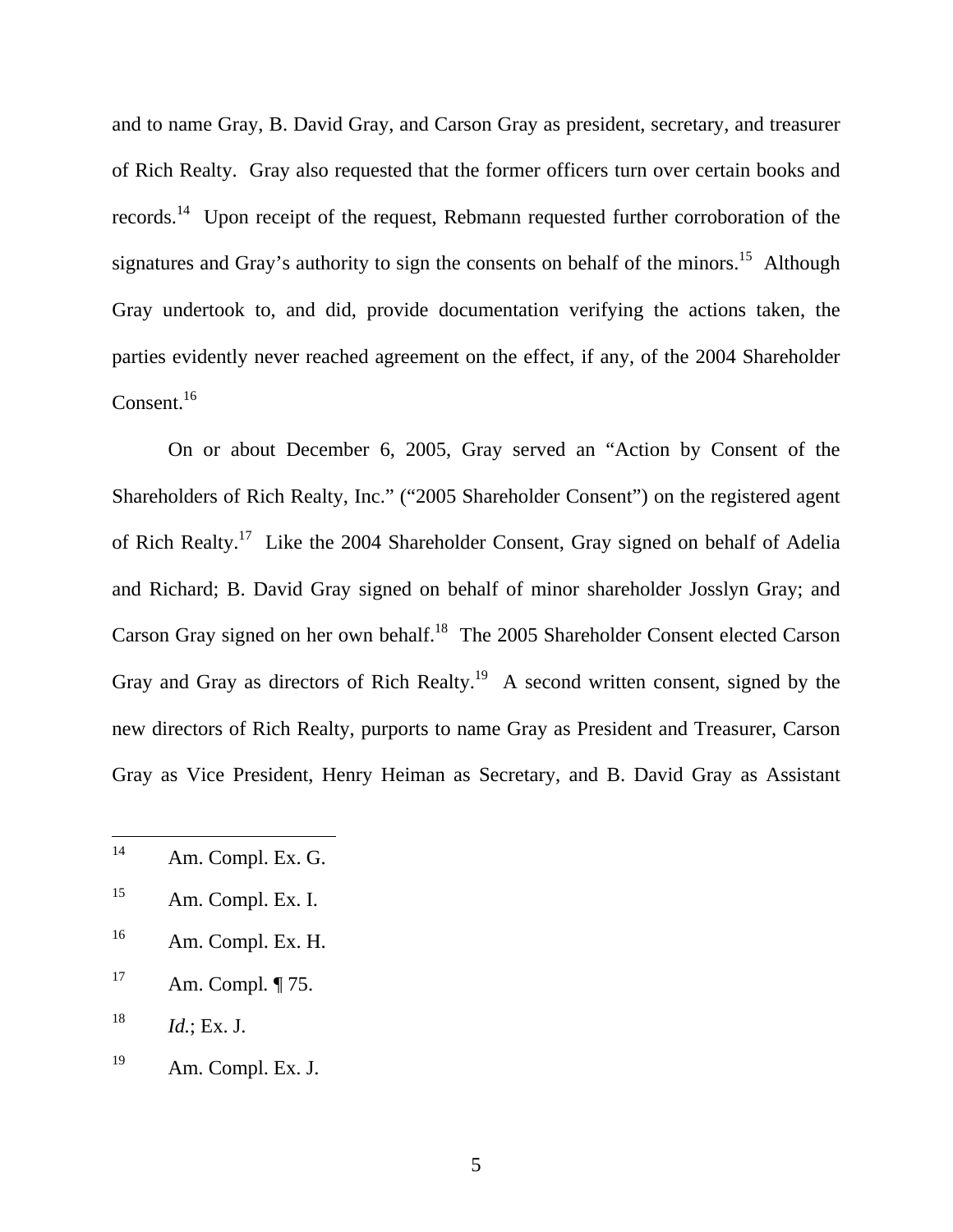Treasurer.<sup>20</sup> B.F. Rich again requested additional documentation. In response, Gray submitted a redacted copy of the Stipulation from the Connecticut Superior Court.

#### **C. Procedural History**

On or about October 1, 2005, Carson Gray filed C.A. No. 1710-N in this Court seeking inspection of certain books and records of Rich Realty pursuant to 8 *Del. C.*  § 220. After receiving the 2005 Shareholder Consent, B.F. Rich brought this action pursuant to 8 *Del. C.* § 225 seeking a declaration that the Consent is invalid and a declaration of the proper directors and officers of Rich Realty. On February 22, 2006, I stayed the 220 action pending resolution of this action. Following a trial in B.F. Rich's § 225 action on March 15, 2006, the parties submitted post-trial briefs and later presented oral argument on the validity of the written consents.

#### **II. PARTIES' CONTENTIONS**

Plaintiff alleges that Gray has had a checkered past as a director of other corporations and suggests that this Court take these allegations into consideration when determining the rightful directors of Rich Realty. B.F. Rich cites to a 2004 opinion by the United States District Court for the District of Delaware<sup>21</sup> that found that Gray, in his capacity as sole director of the company involved, violated his fiduciary duties by engaging in self-dealing transactions and usurping corporate opportunities. Plaintiff also points to a number of New York State Supreme Court orders, including a preliminary

<sup>20</sup> Am. Compl. Ex. K.

<sup>21</sup> *In re Summit Metals, Inc. v. Gray,* 2004 WL 1812700 (D. Del. Aug. 6, 2004); Am. Compl. Ex. E.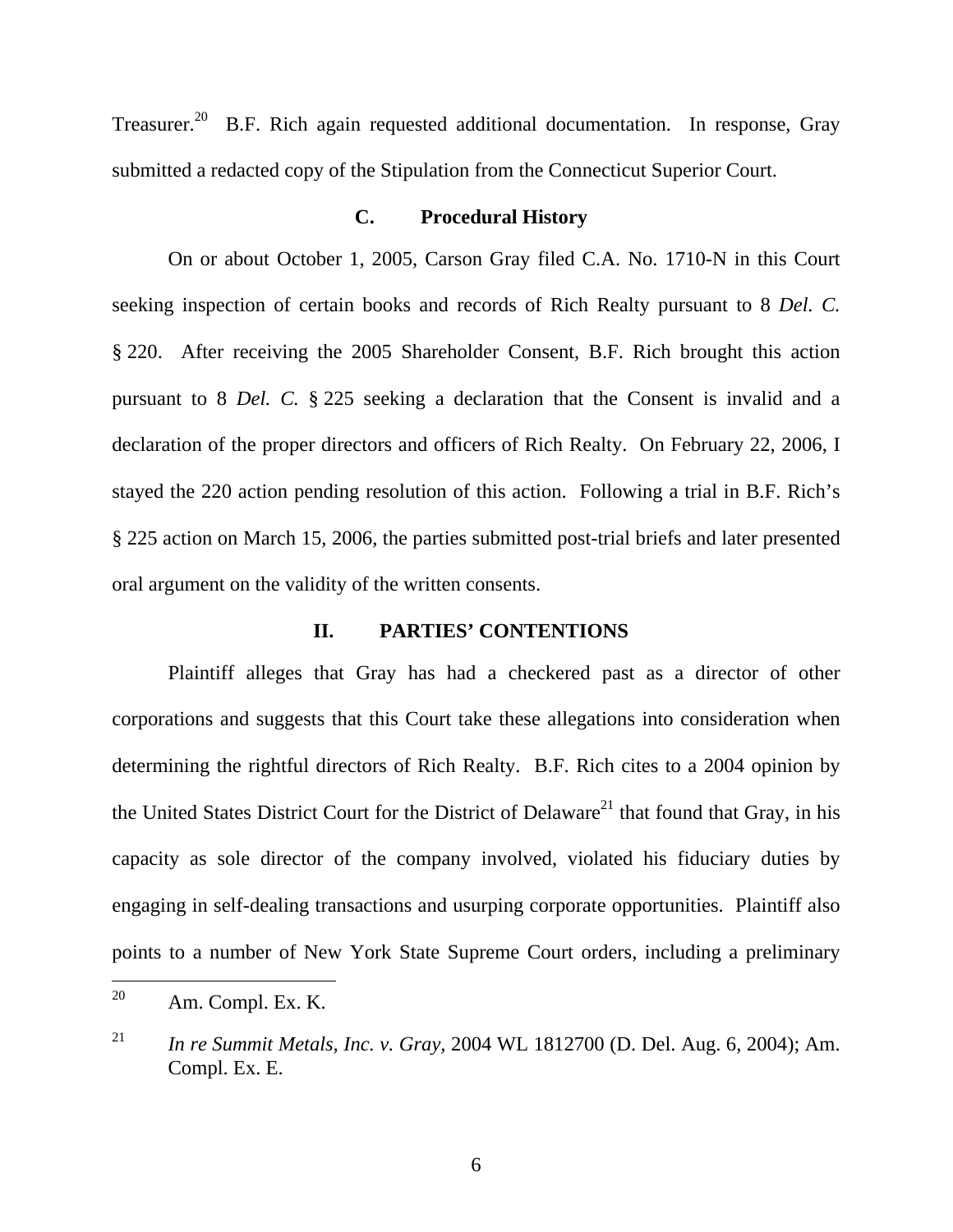injunction against Gray based on alleged breaches of fiduciary duty. In subsequent proceedings, the court found Gray in contempt for violating the injunction by transferring assets to entities he controlled, and ultimately committed him to two years in prison based on the contempt. $22$ 

In support of its challenge to the 2005 Shareholder Consent, B.F. Rich broadly alleges that Gray lacks legal authority to vote the shares of his minor children. In support of this argument, B.F. Rich contends that Connecticut General Statutes Section 45a-631(a) ("Section 45a-631(a)") requires the appointment of a guardian of the estate of a minor whenever a parent (like Gray) receives or uses property of the minor child having a value in excess of ten thousand dollars.

Defendants Gray and Rich Realty contend that the Stipulation gives Gray the authority to vote his children's shares. In that regard, Defendants dispute B.F. Rich's interpretation of Section 45a-631(a). According to Defendants, Gray's voting his minor children's stock in Rich Realty will help protect their interests and does not amount to receipt or use of their property within the meaning of the statute.

Gray and Rich Realty also challenge B.F. Rich's motivation and standing to challenge the Stipulation approved by the Connecticut Superior Court. They emphasize that two of B.F. Rich's officers are also Rich Realty's officers. Thus, Rich Realty, the landlord of the building in Newark, is essentially a captive entity of B.F. Rich, the tenant, even though B.F. Rich owns only 15% of the Rich Realty stock. Based on these facts,

<sup>22</sup> Am. Compl. pp. 5-18.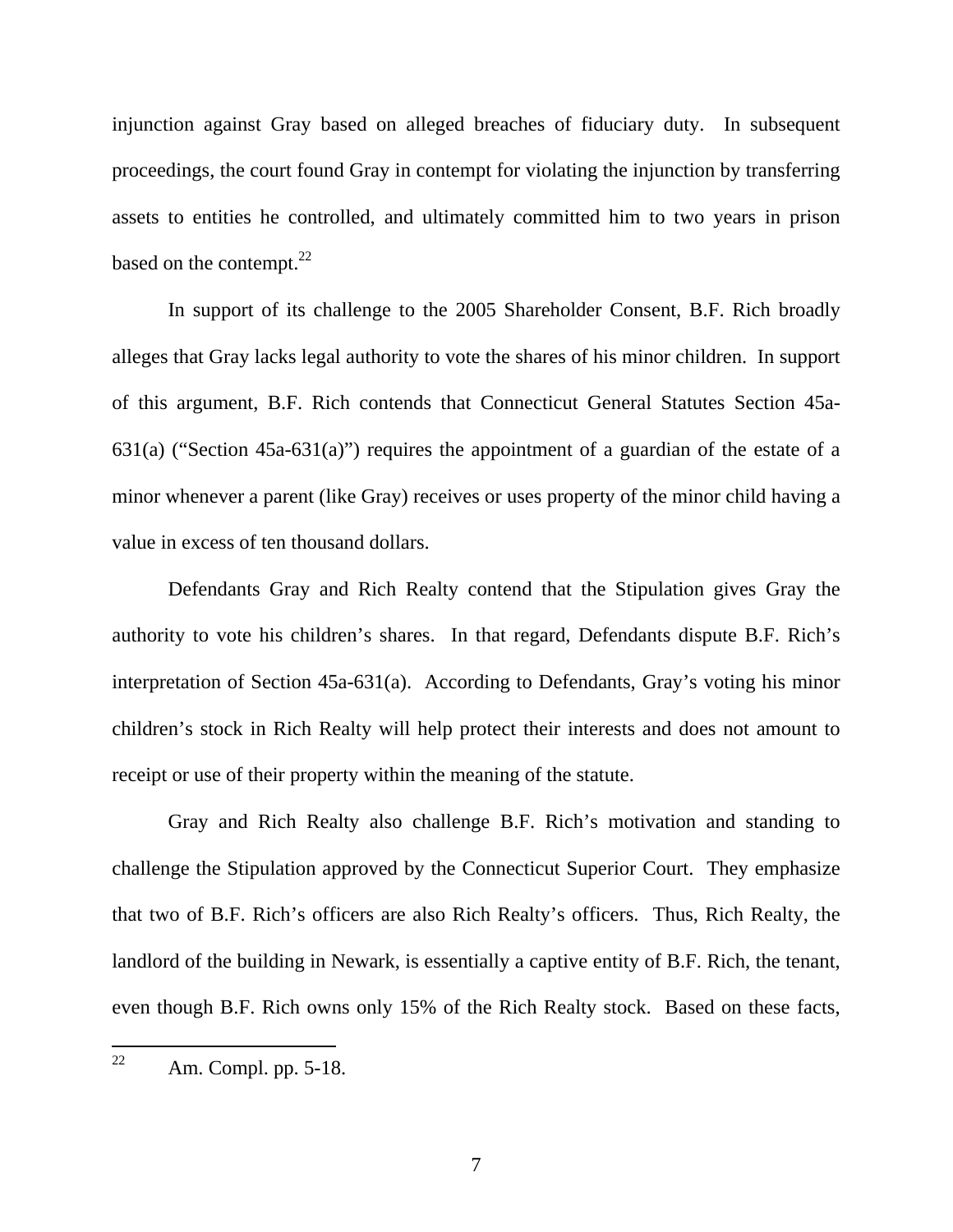Defendants argue that B.F. Rich has every interest in preserving the status quo and cannot reasonably claim to be acting for the benefit of Gray's minor children.<sup>23</sup>

#### **III. ANALYSIS**

#### **A. The Scope of an Action Under 8** *Del. C.* **§ 225**

Plaintiff seeks review of Gray's authority to exercise his minor children's votes under Section 225 of the DGCL. Section 225 authorizes the Court of Chancery, upon application of any stockholder, to hear and determine the validity of any election, appointment, removal, or resignation of any director, or officer of any corporation, and the right of any person to hold or continue to hold such office.<sup>24</sup> Thus, the court may adjudicate disputes over the validity of votes for the election of corporate directors or officers.<sup>25</sup> Section 225 also authorizes inquiry into the validity of actions taken by written consent. $^{26}$ 

The scope of a § 225 action is narrowly limited to the validity of the election or vote and the right to hold office.<sup>27</sup> Consequently, the court must disregard collateral

<sup>23</sup> Def. Rich Realty's Post-Trial Br. at 9.

<sup>24</sup> *Nevins v. Bryan*, 885 A.2d 233, 244 (Del. Ch. 2005).

<sup>25</sup> *See, e.g., Atkins v. Hiram*, 1993 Del. Ch. LEXIS 274, at \*13 (Dec. 23, 1993); *Infinity Investors, Ltd. v. Takefman*, 2000 Del. Ch. LEXIS 13, at \*12 (Jan. 28, 2000).

<sup>26</sup> *See, e.g., In re Bigmar, Inc.*, 2002 Del. Ch. LEXIS 45 (Apr. 5, 2002) (reviewing an election by written consent).

<sup>27</sup> *Id.* at n.34; 8 *Del. C.* § 225.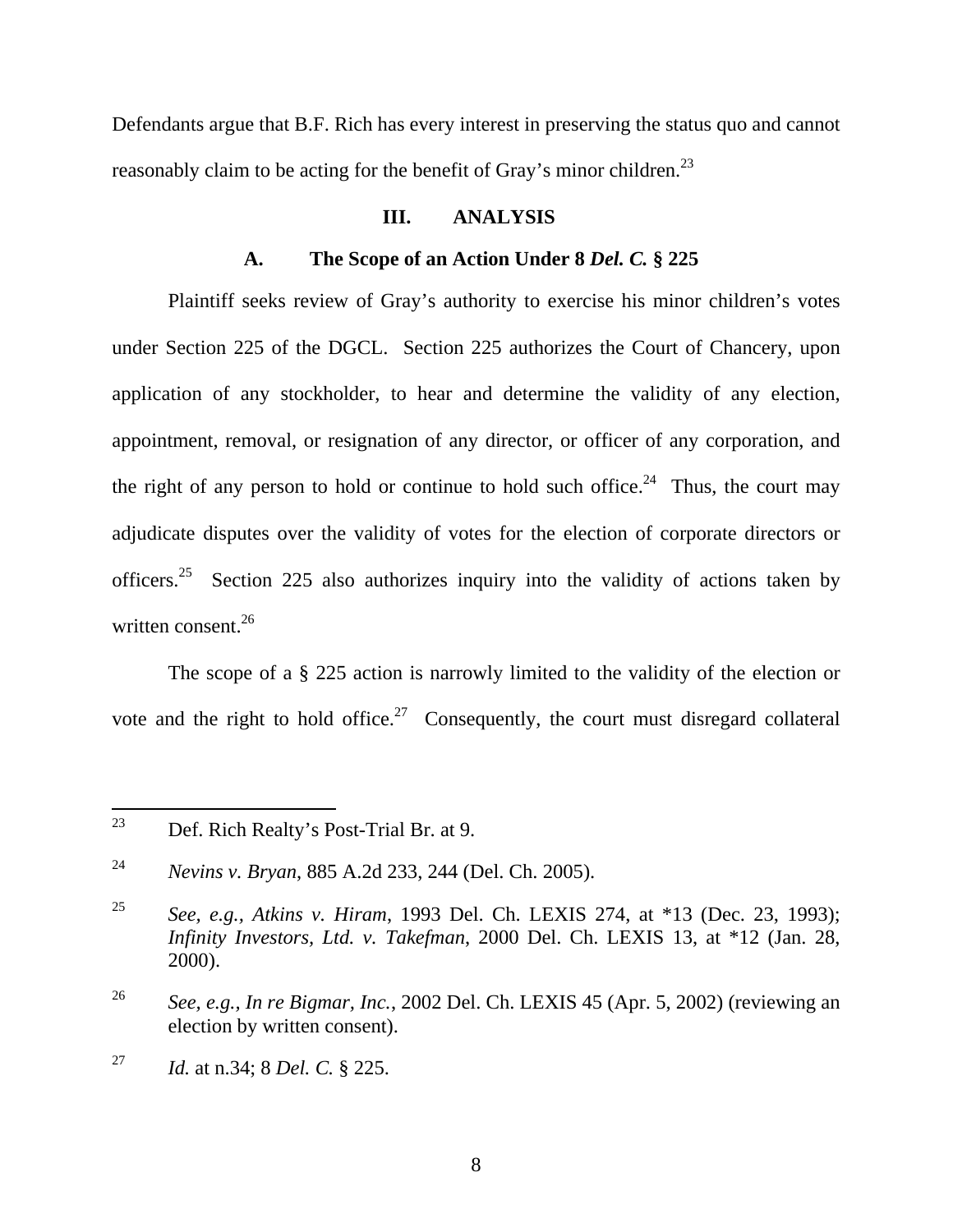issues outside of this realm.<sup>28</sup> For example, in *Bachmann v. Ontell*,<sup>29</sup> the Court of Chancery addressed the validity of an election process. Defendants proffered evidence to show that installing the plaintiff-directors in office might injure the stockholders, even if the evidence showed they were properly elected.<sup>30</sup> The court summarily rejected this argument as beyond the scope of a  $\S 225$  action.<sup>31</sup>

Here, B.F. Rich disputes the validity of the written consents giving rise to the challenged elections of directors and officers. To determine whether the written consents are valid, this Court must consider the substantive effect of the Stipulation. This inquiry, however, is not necessarily limited to an inspection of the face of the document purportedly establishing the party's right to take office. Under Section 225, this Court has jurisdiction to resolve the disputed elections of both the directors and officers of Rich Realty and, in doing so, may determine the effect of the 2005 Shareholder Consent and the underlying Stipulation authorizing Gray to vote his minor children's shares.

In its pleadings and arguments, Plaintiff repeatedly emphasizes the likely harm to Rich Realty and to B.F. Rich should Gray be determined to be a *de jure* director and

<sup>28</sup> *Id.* 

<sup>&</sup>lt;sup>29</sup> 1984 Del. Ch. LEXIS 569, Brown, C. (Nov. 5, 1984).

 $^{30}$  *Id.* at \*1-2.

<sup>&</sup>lt;sup>31</sup> *Id.* (observing that "[Defendants] would have the Court bar plaintiffs . . . from holding office because of fiduciary improprieties."); *see also Louden v. Archer-Daniels-Midland Co.*, 1996 Del. Ch. LEXIS 12, at \*9-10 (Feb. 20, 1996) (determining that the appropriate scope of Section 225 review includes only those issues pertinent to determining the validity of the election), *aff'd,* 700 A.2d 135 (Del. 1997).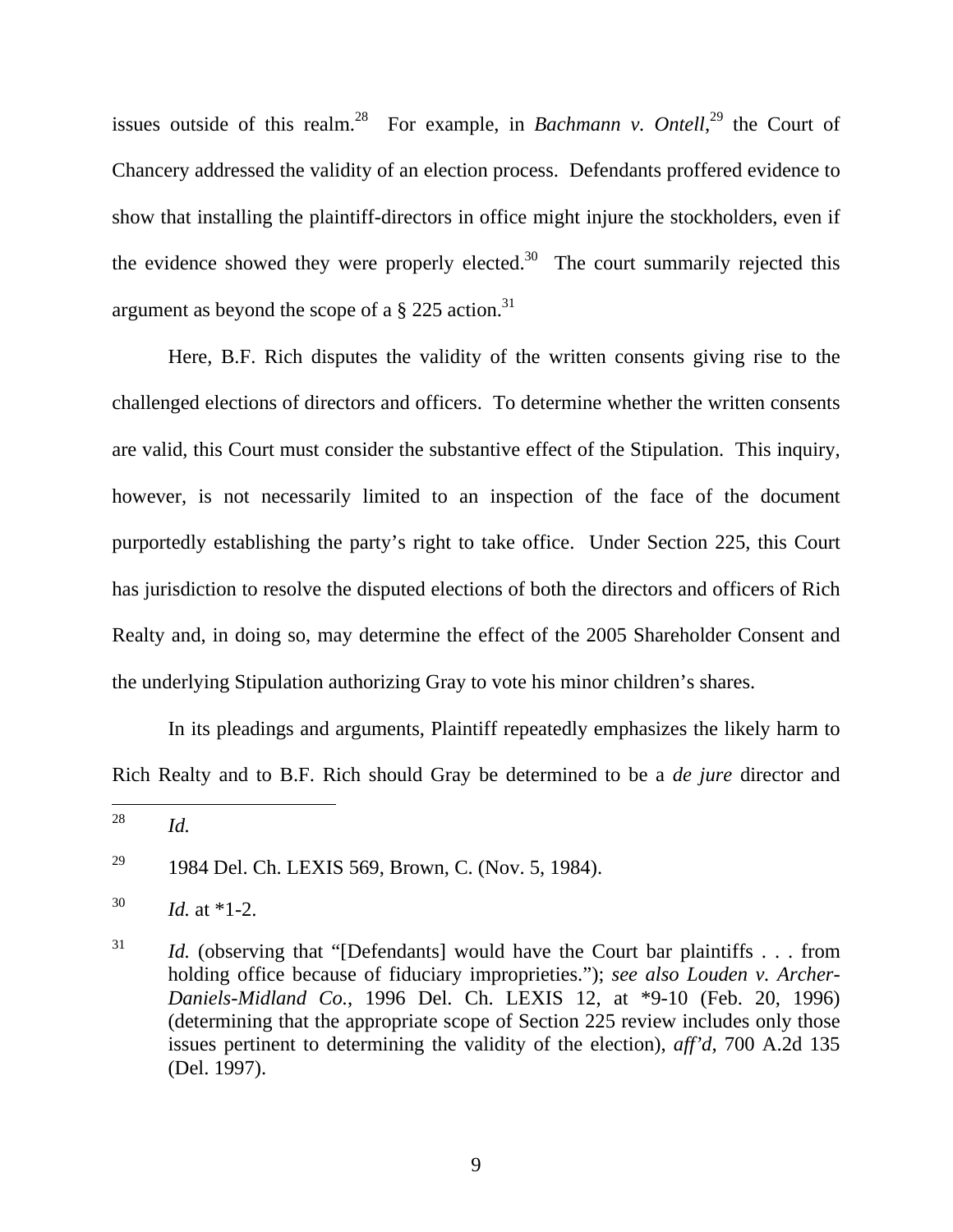officer. This Court's jurisdiction under Section 225, however, is limited to determining the validity of the written consents themselves. If any of the parade of horribles B.F. Rich envisions occurs in the future, it can seek appropriate relief based on claims of breaches of fiduciary duty or other substantive wrongs.

# **B. Does Section 45a-631(a) Apply to Gray's Exercise of His Children's Voting Rights?**

B.F. Rich alleges that Gray's ex-wife Foster, as a parent of the minor children, had no right under Connecticut law to "assign" or "transfer" her children's voting rights to Gray in the Stipulation.<sup>32</sup> Instead, Plaintiff argues that Section  $45a-631(a)$  applies to this situation because both parties stipulated that the stock's value exceeds  $$10,000$ <sup>33</sup> and Foster "used" the stock in her divorce proceeding by exchanging the minor children's rights in it in consideration for settling the divorce.<sup>34</sup> Because Foster was not appointed guardian before the Stipulation and because Foster "used" the children's stock as consideration in a divorce settlement, Plaintiff contends that Foster lacked legal authority to assign the rights attendant to the minors' stock to Gray.<sup>35</sup> Thus, B.F. Rich argues that

<sup>32</sup> June 21, 2006 Tr. at 5-6.

<sup>33</sup> *Id.* at 3-4.

<sup>34</sup> *See, e.g.,* Tr. at 42. B.F. Rich, characterizing the Stipulation as a grant or assignment of rights, argues: "And what does Miss Foster get as a part of that grant [transfer of minor children's rights in the Stipulation]? She gets a number of things that are set forth in that settlement agreement. There's the dismissal of litigation against her. There's dismissal of litigation against her family. Surely this is consideration use—gained through the use of the broad grant of stock rights that belong to the children." *Id.*

 $^{35}$  Pl.'s Post-Trial Br. at 13.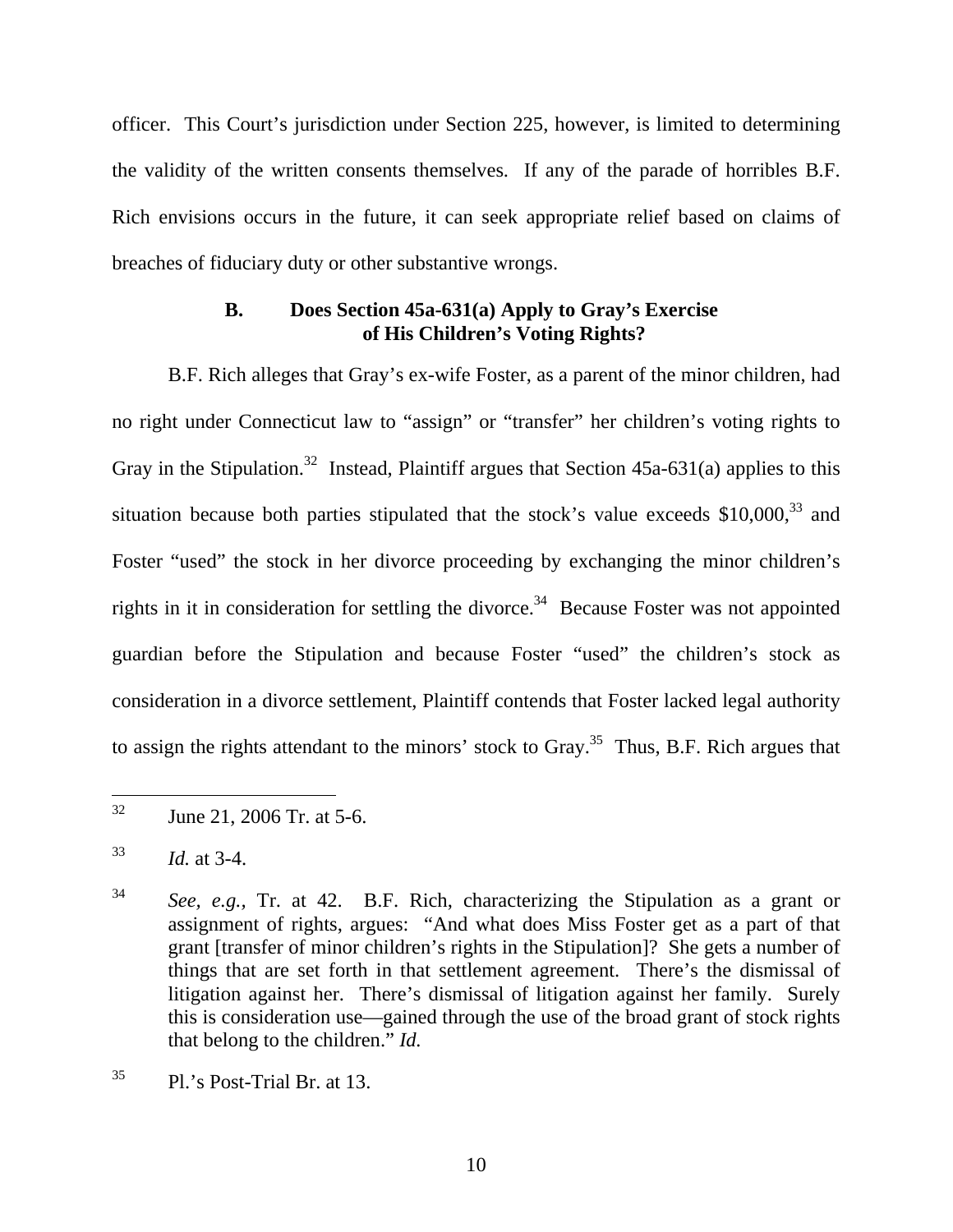the portion of the Stipulation relating to the children's voting rights and Gray's purported authority to exercise them cannot be recognized by this Court.

B.F. Rich also contends that Gray's actions are invalid under Section 45a-631. Plaintiff argues that because the minor children's stock is worth more than \$10,000, and Gray was not appointed as guardian of their estates, Gray had no legal authority to vote his children's stock when he executed the 2005 Shareholders Consent.<sup>36</sup>

Defendants deny that Foster or Gray used or received the disputed voting rights. Specifically, Gray argues that the operative phrase of Section 45a-631, "receive or use," is not implicated in this series of transactions. Because the Stipulation did not require a transfer of the Rich Realty stock from the children's names into Gray's, Defendants contend that as a matter of statutory interpretation no "receipt" occurred in this case.<sup>37</sup> Further, Defendants argue that Connecticut courts have interpreted "use" to mean an expenditure of the minor's property. Because the children still own the property  $(\text{stock})$ , $^{38}$  Gray argues that no "use" has occurred that would trigger the statutory requirement that a guardian be appointed. Accordingly, Defendants respond that neither

<sup>36</sup> 36 *Id.*

<sup>37</sup> Def. Rich Realty, Inc.'s Post-Trial Br. at 3.

<sup>38</sup> At trial and in Rich Realty's Post-Trial Brief, they introduced a new argument, interpreting the statute to mean that the financial value of the vote, not the value of the stock itself, must exceed \$10,000. Although Defendants' failure to raise this argument sooner is problematic and B.F. Rich sought to exclude it as untimely, I need not resolve that issue for purposes of this opinion. Instead, I assume *arguendo* that the value of the stock itself controls.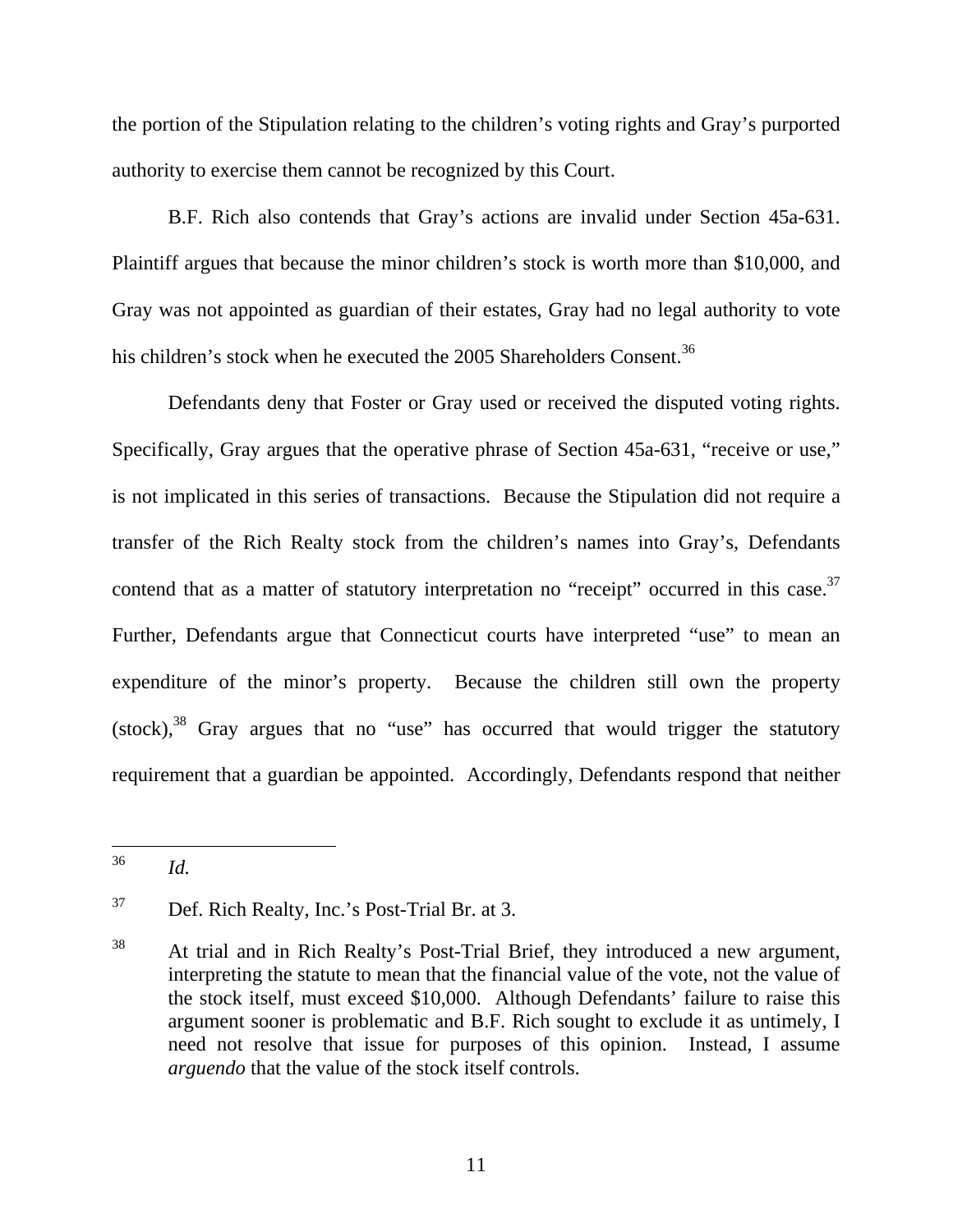Foster nor Gray needed to be appointed as guardian to settle the divorce and related proceedings or vote their children's shares in Rich Realty.

### **1. The applicable Connecticut law**

Connecticut law distinguishes between two types of guardianship for minors: guardianship of the person and guardianship of the estate of a minor.<sup>39</sup> A guardian of the person has the right to custody and responsibility for the care of the minor.<sup>40</sup> Under Section 45a-606, the father and mother of a minor child are automatically recognized as joint guardians of the person of the minor.<sup>41</sup> A guardian of the estate manages the property of the minor, other than property managed under the Uniform Transfers to Minors Act.<sup>42</sup> There is no parallel provision to Section  $45a-606$  that recognizes the father and mother as default joint guardians of the estate of a minor.

Connecticut General Statutes § 45a-629 frames the circumstances where the Court of Probate can appoint a guardian of the estate. Under this subsection, a Court of Probate can schedule a hearing when a minor is entitled to property.<sup>43</sup> The statute requires

39 39 *Doe v. City of Waterbury*, 2004 WL 726899, at \*5 (D. Conn. Mar. 31, 2004).

40 *Id.*

41 Conn. Gen. Stat. § 45a-606 (1991).

<sup>42</sup> *Doe v. City of Waterbury*, 2004 WL 726899, at \*5; Uniform Transfers to Minors Act, Conn. Gen. Stat. §§ 45a-557 to 45a-560b (allowing for appointment of a custodian authorized to supervise a gift of cash or property to a minor).

<sup>43</sup> Conn. Gen. Stat. § 45a-629 (1991).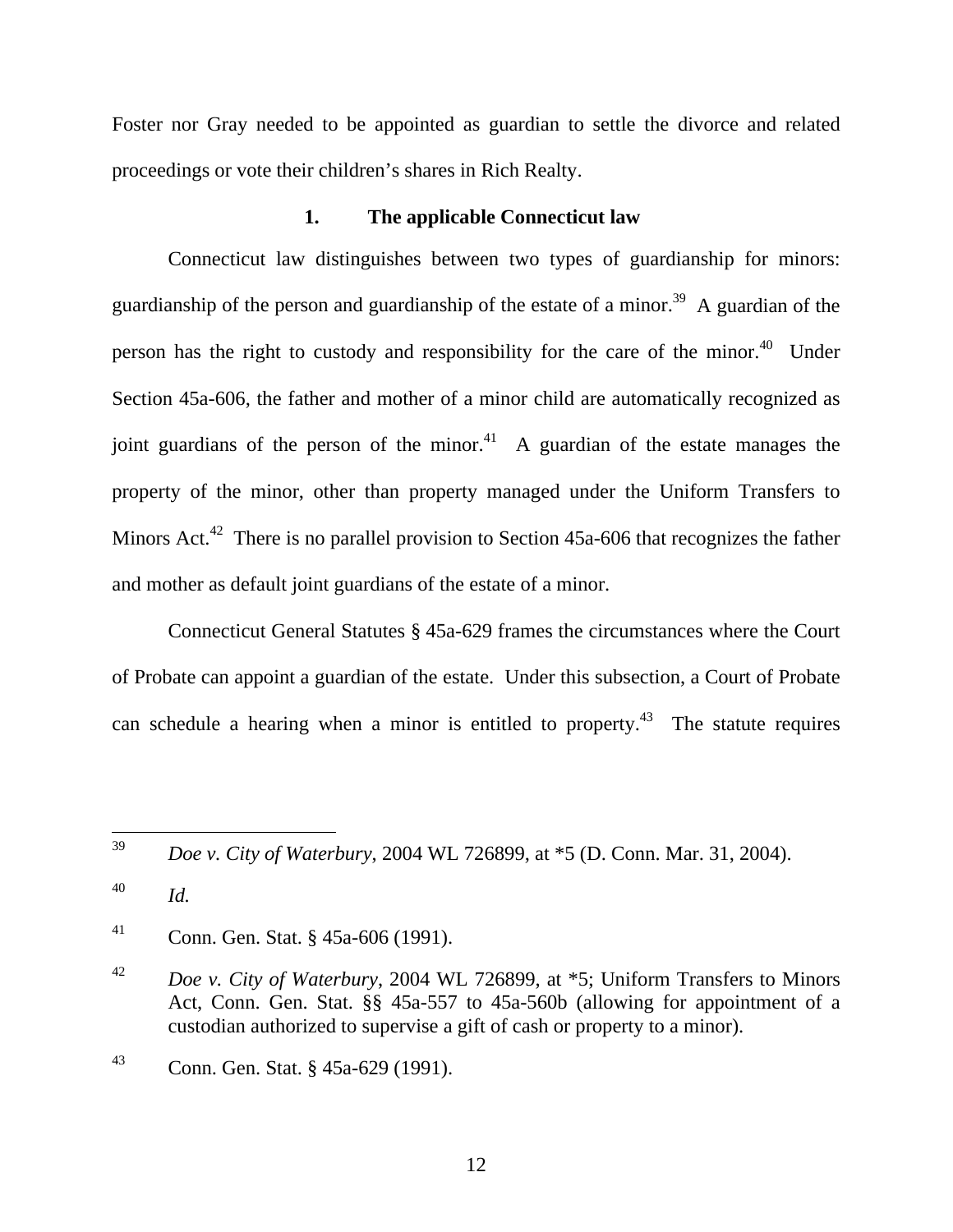appointment of a guardian upon the receipt or use of a minor's property by a parent, guardian, or spouse. Section 45a-631(a) states that:

> A parent of a minor, guardian of the person of a minor. . . shall not receive or use any property belonging to the minor in an amount exceeding ten thousand dollars in value unless appointed guardian of the estate of the minor, except that such parent . . .may hold property as a custodian under the provisions of [The Uniform Transfers to Minors Act] without being so appointed. $44$

Very few cases have interpreted this section, and in particular, the phrase "receive or use." In each of those cases, however, a court appointed a guardian of the estate of the minor where a minor was entitled to financial or real property through the court system and where underlying public policy required procedural protections to ensure proper oversight. Connecticut courts have held, for example, that a parent must obtain court approval to settle a personal injury claim by a minor if the amount of the settlement exceeds  $$10,000$ <sup>45</sup> Similarly, a court must appoint a guardian of the estate when a minor receives monetary damages resulting from a personal injury claim.<sup>46</sup> Though a minor is entitled to full enjoyment and immediate possession, the use of the injury recovery must be exercised by a guardian of the estate.<sup>47</sup> The probate court also will appoint a guardian

<sup>44</sup> Conn. Gen. Stat.  $§45(a)-631(a)$ . Gray's minor children have never held their Rich Realty shares subject to the Uniform Transfers to Minors Act; accordingly, it does not apply here.

<sup>45</sup> *Saccente v. LaFlamme*, 2003 WL 21716586, at \*5 (Conn. Super. 2003).

<sup>46</sup> *Coakley v. Silvermine Farm, Inc.*, 1994 WL 34209, at \*1-2 (Conn. Super. 1994) (interpreting prior version of statute where threshold amount was \$5,000).

<sup>47</sup> *Lametta v. Conn. Light & Power Co.*, 92 A.2d 731 (Conn. 1952).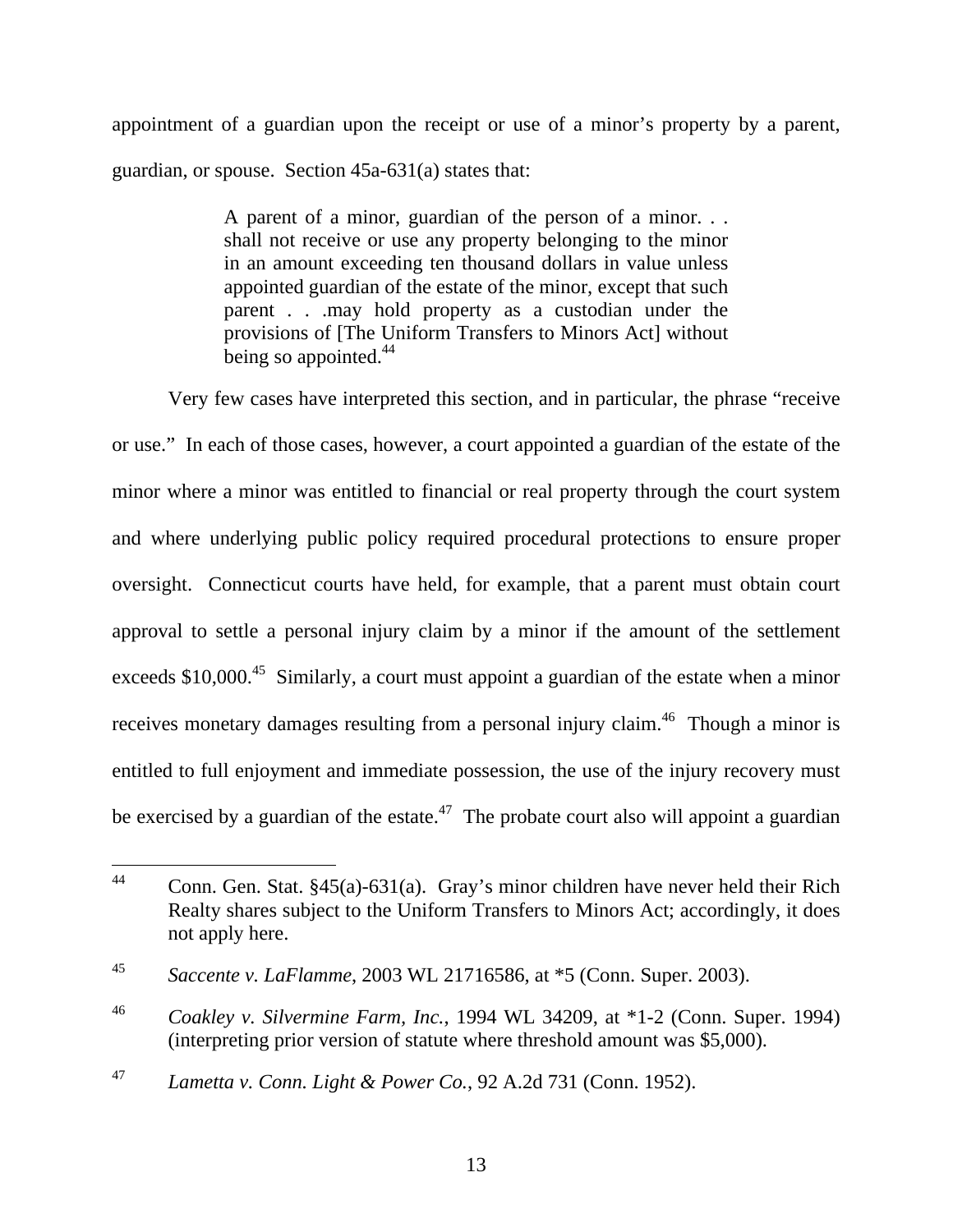of the estate when a minor child obtains a tort recovery to ensure that the award is conserved for its proper purposes or receives monies through probate.<sup>48</sup> Connecticut courts do not apply §45a-631 to child support because they treat that as a payment to the mother and not the minor child's property.<sup>49</sup>

Connecticut courts also have held that a guardian of the minor's estate need not be appointed in certain other circumstances. For example, in *Lametta v. Connecticut Light &* Power *Co.*, the Supreme Court considered a previous version of Section 45a-631(a) in an action to recover for injuries sustained by a minor child.<sup>50</sup> The plaintiff's father filed the action on the plaintiff's behalf as a next friend suit.<sup>51</sup> The defendants contended that the potential recovery was sufficiently high that the statute barred the father from pursuing the suit for his minor child without being appointed as guardian of his estate. $52$ The court rejected this interpretation and granted the father standing to pursue his minor child's claims. In so holding, the court underscored the practical probability that granting next friend suits by a parent or other interested party would ensure assertion of a minor

<sup>48</sup> 48 *Langs v. Harder*, 338 A.2d 458 (Conn. 1973); *See United States Trust Co. v. Bohart*, 495 A.2d 1034, 1037 (Conn. 1985).

<sup>49</sup> *Steinmann v. Steinmann*, 186 A. 501, 504 (Conn. 1936) (holding that child support monies in a divorce settlement received by parent are not minor child's property for purposes of prior version of statute).

<sup>50</sup> *Lametta v. Conn. Light & Power Co.*, 92 A.2d 731 (Conn. 1952).

<sup>51</sup> *Id.* at 731-32.

<sup>52</sup> *Id.*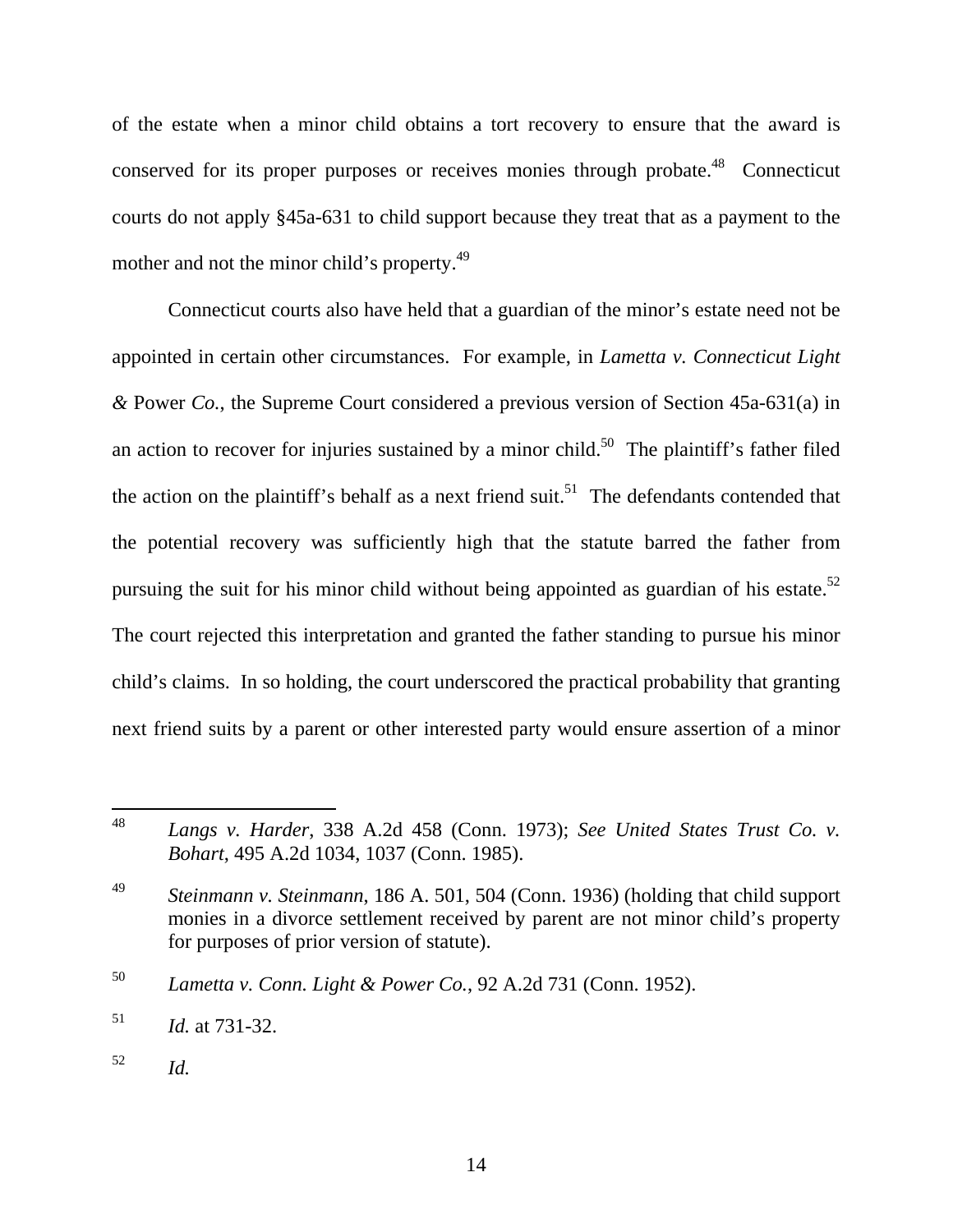child's interests.<sup>53</sup> Furthermore, the court recognized that the statute did not preclude an action by a next friend under common law and observed that the "powers and responsibilities of each [next friend and guardian of the estate] in prosecuting a suit for the infant are the same."<sup>54</sup> It is only upon the date of a judgment in the minor's favor that the rights must be exercised by an appointed guardian of the estate.<sup>55</sup>

The Connecticut Supreme Court crystallized this distinction in *Cottrell v. Connecticut Bank & Trust Co.*,<sup>56</sup> where the court analyzed the purpose of a next friend suit. The court confirmed the established practice of having an individual bring an action on behalf of the minor child by a next friend, even in the absence of the court's authorization of guardianship representation.<sup>57</sup> This practice fosters the protection and representation of the minor's interests that might otherwise not be pursued.58

The relevant cases reflect the courts' concern that in certain situations there is a greater risk that the holder of a minor's property will fail to use it for its proper purpose. A guardian is more likely to be required in those circumstances. For example, in *Doe v.* 

57 *Id.* at 311.

<sup>53</sup> 53 *Id.*

<sup>54</sup> *Id.*

<sup>55</sup> *Id.*

<sup>56 398</sup> A.2d 307 (Conn. 1978).

<sup>58</sup> *Id.* (quoting *Collins v. York*, 267 A.2d 668, 672 (Conn. 1970)).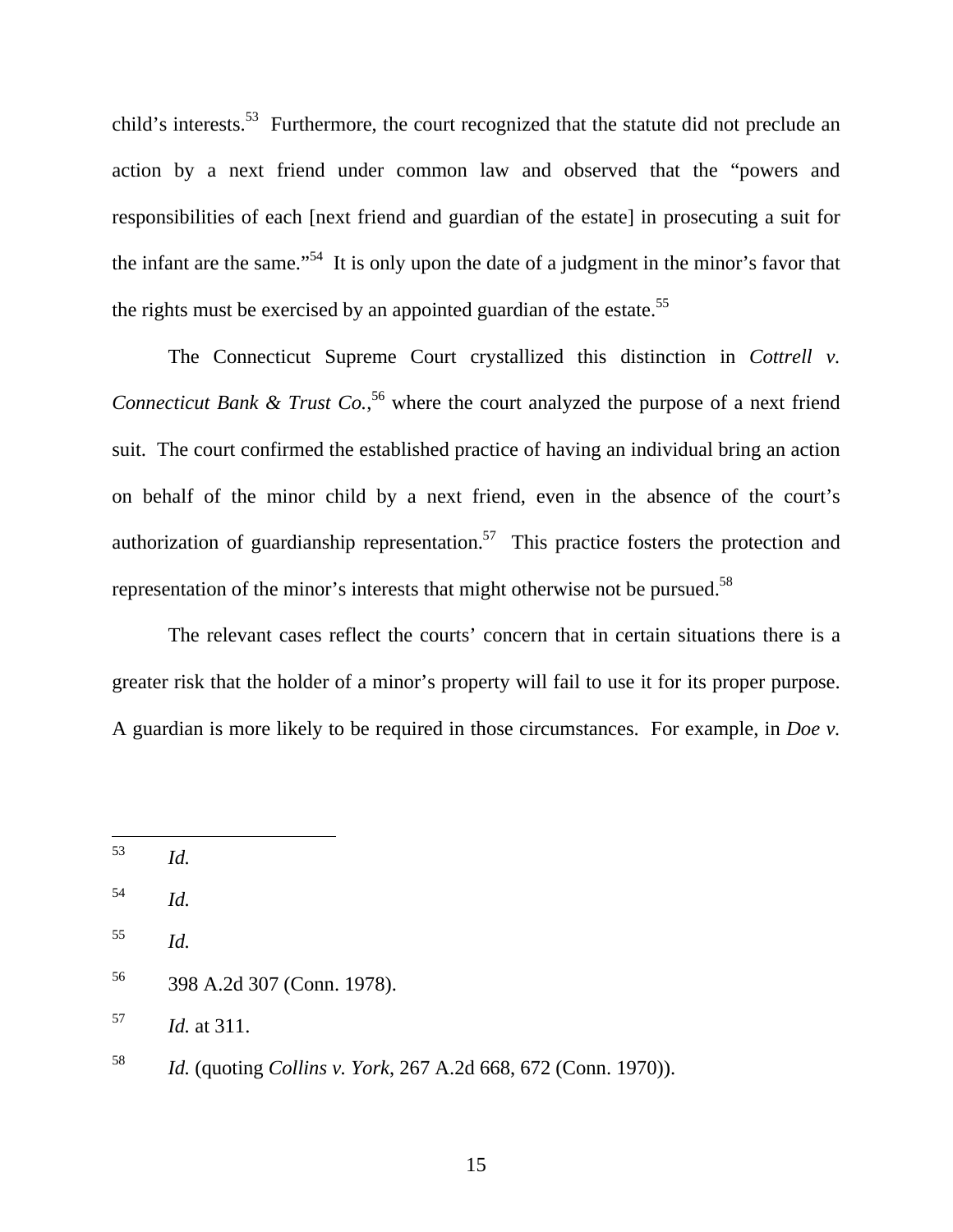*City of Waterbury*, 59 Jane Doe and Susan Roe filed tort actions in federal court on behalf of their respective minor children. Subsequently, the Commissioner of the Department of Children and Families was appointed legal guardian of the children by the Superior Court of Waterbury and sought to intervene and be substituted for Doe and Roe, alleging that the parents would wrongfully obtain or misuse any recovery.<sup>60</sup> In denying the Commissioner's motion to intervene, the court cited Section 45a-631 and concluded that it provided sufficient protection against any misuse of funds by the parents in that a guardian of the minor's estate would have to be appointed before receipt of any recovery.61 Absent a showing of prejudice, the court concluded that the parents could adequately represent the minor children's interests.<sup>62</sup> In *Doe*, the court distinguished between a parent pursuing a claim in litigation on behalf of a minor, which does not require a guardianship, and receiving funds for the minor from the resolution of any such litigation, which does require appointment of a guardian.

<sup>59</sup> 59 2004 U.S. Dist. LEXIS 5522 (D. Conn. Mar. 31, 2004).

<sup>60</sup> *Id.* at \*7. The court concluded that the Commissioner was acting as guardian for the person, but not the estate of the children.

 $16^{1}$  *Id.* at \*9-10.

<sup>62</sup> *Id.* at \*9-11. During the litigation, Roe withdrew as next friend and the court appointed a guardian ad litem to represent her child. In moving to intervene, the Commissioner sought to replace the guardian ad litem, as well. For purposes of this opinion, the discussion of the parents includes the guardian ad litem.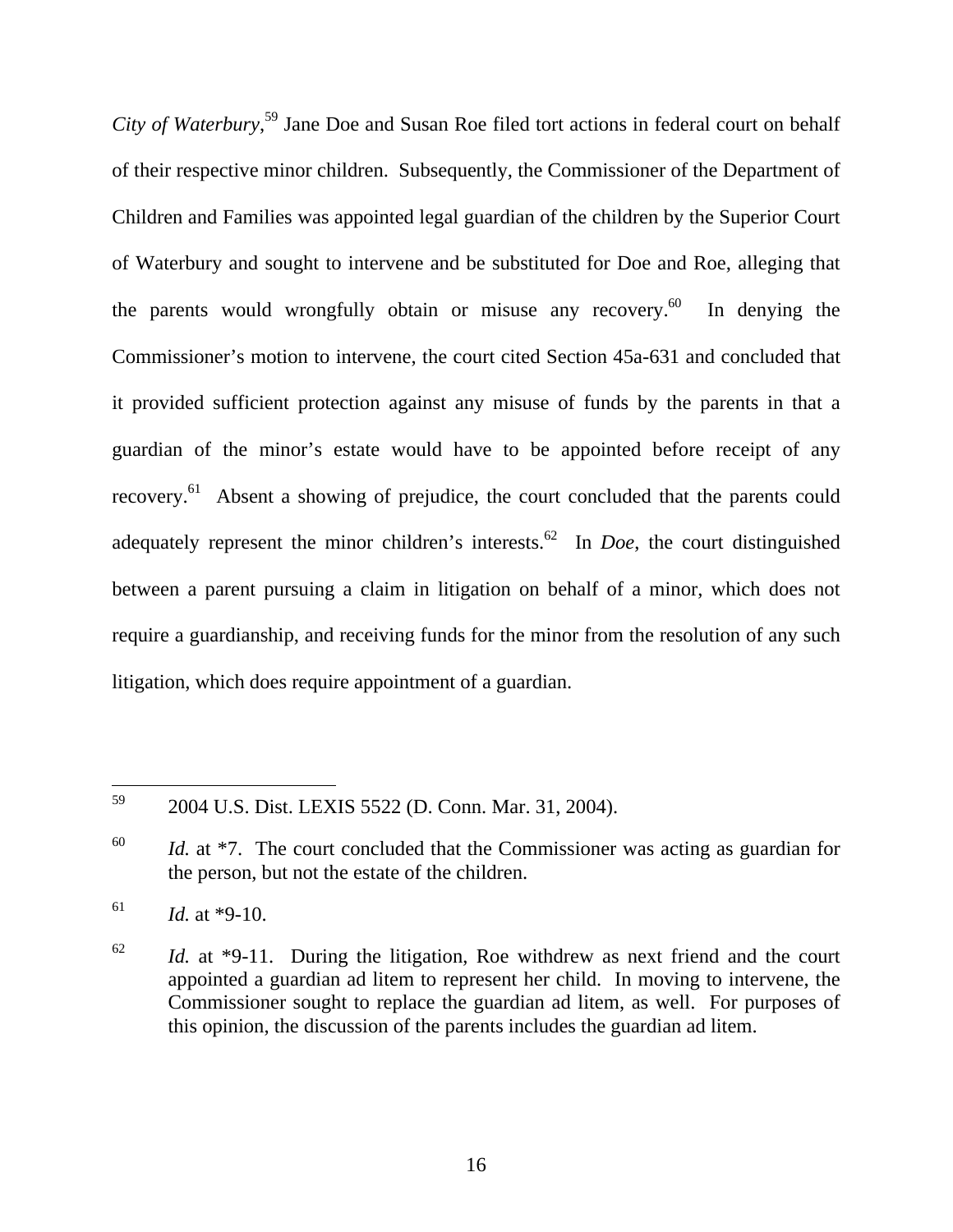Similarly, in the 1923 case  $Ryle$  v.  $Reedy$ ,  $^{63}$  decided before the enactment of the current Section 45a-631, a Connecticut court determined that where a payment to a minor would have satisfied a debt, the payment of cash to the child's mother directly, rather than as a guardian for the child's estate, did not satisfy the debt. In *Ryle*, the brother of the decedent was appointed administrator and the estate was left to the sole distributee, their mother. Defendant owed money to the decedent, but upon offering the sum to the administrator, was directed to pay it to the distributee's grandson (the defendant's son) in consideration for services provided before decedent's death. The defendant, acting accordingly, gave the amount of the debt to his wife, Nora, to hold for their minor child. Nora was not the guardian of her son's estate. The court found, however, that legal payment to a minor must be paid to the legally appointed guardian because otherwise a danger exists "whereby the person paying may get back the sum paid."<sup>64</sup> The court held that defendant's payments to the child's mother were not sufficiently protected to be considered a payment to the son. According to the court, allowing a parent to control monies intended by a third party to be given to a minor child is tantamount to "effect[ing] nothing by the transfer of the money."<sup>65</sup> Thus, the *Ryle* case illustrates the statutory requirement for appointment of a guardian for the estate of a minor when a liquid asset, such as cash, is received.

- 63 63 121 A. 460 (Conn. 1923).
- $^{64}$  *Id.* at 461.
- 65 *Id.*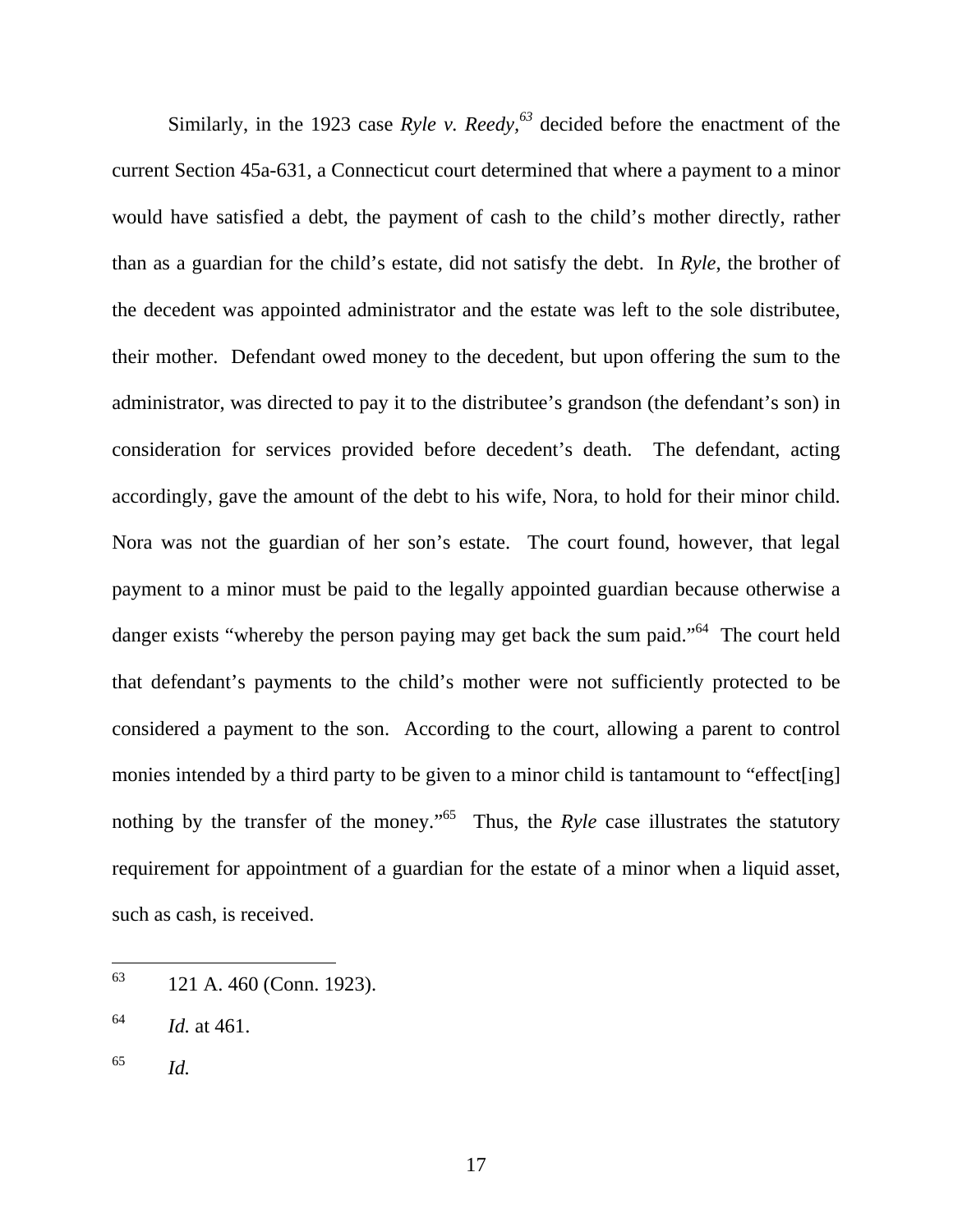# **2. Does B.F. Rich Have Standing to Challenge the Stipulation Based on Section 45a-631(a)?**

 Defendants contend that, under Connecticut law, B.F. Rich has no standing to collaterally attack the Stipulation and Order of the Connecticut Superior Court.<sup>66</sup> As a "stranger" to the Connecticut action in which the Stipulation was entered, Defendants argue, B.F. Rich cannot challenge its validity. Plaintiff responds that, as a Rich Realty shareholder, it has standing to challenge an alleged election of Rich Realty's directors. B.F. Rich further asserts that under Section 225 this Court has jurisdiction to examine all pertinent evidence to determine where justice lies.<sup>67</sup> In particular, B.F. Rich argues that this case is procedurally similar to *Kahn Brothers & Co. Inc. v. Fischbach Corp.*,<sup>68</sup> in which, in the context of a § 225 action, the Court of Chancery reviewed a Florida court order that granted the voting control that led to the contested election of directors.<sup>69</sup> The *Kahn* case is instructive and warrants careful review.

*Kahn* involved a suit by shareholders of Fischbach Corporation challenging the election of Victor Posner as chairman of its board of directors and of his designees for a majority of the other director positions. In 1980, Posner and Fischbach entered into a standstill agreement providing that neither Posner nor his affiliates would acquire more

 $\overline{a}$ 

<sup>66</sup> Def. Rich Realty, Inc.'s Post-Trial Br. at 9-10.

<sup>67</sup> Pl.'s Post-Trial Reply Br. at 15, citing *In re Canal Constr., Inc.*, 182 A. 545 (Del. 1936).

<sup>&</sup>lt;sup>68</sup> 1988 Del. Ch. LEXIS 147 (Nov. 15, 1988).

 $^{69}$  Pl.'s Post-Trial Reply Br. at 15-16.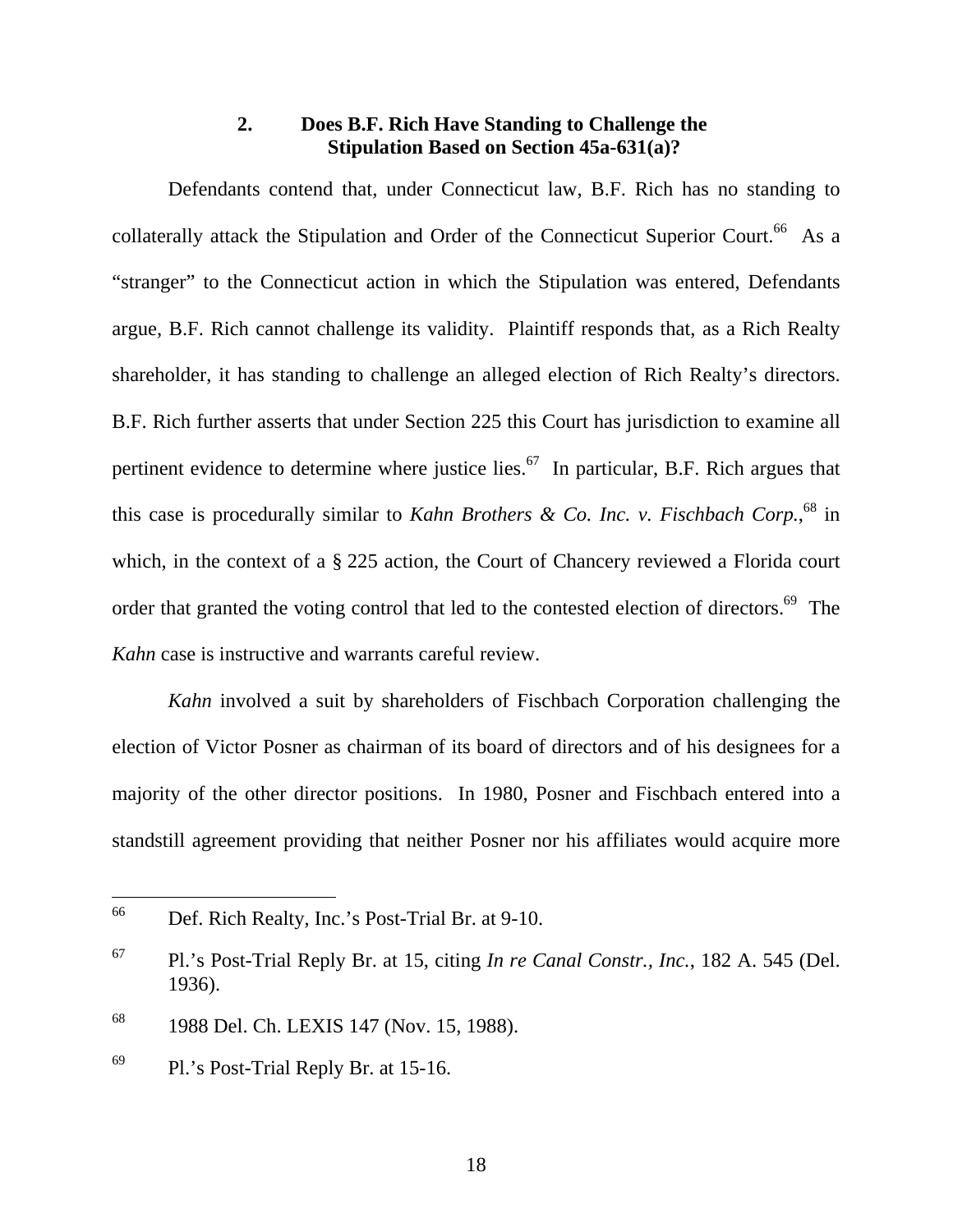than approximately 25% of Fischbach's stock, unless certain conditions were satisfied.<sup>70</sup> Posner later claimed one of the conditions had been met and litigation on that issue ensued in Florida. As part of a settlement of that litigation, a Florida court approved a stipulation that, among other things, released Posner from continuing obligations under the standstill agreement.<sup>71</sup> Posner then acquired a majority of Fischbach's stock, designated himself as chairman and designated a majority of the board positions.<sup>72</sup>

Shareholders of Fischbach brought a § 225 challenge in the Court of Chancery, alleging that, through the settlement, Posner deceived the then incumbent board, which enabled him to avoid the standstill agreement and acquire majority control of the company.73 The plaintiff shareholders also contended that the claim leading to the settlement agreement releasing Posner from his obligations under the standstill agreement was procured by deception and therefore invalid. The defendants in *Kahn* filed a motion to dismiss for failure to state a claim, asserting that the stipulated Florida judgment should be accorded full faith and credit and precluded the shareholders from relitigating an essential element of their claims.

Chancellor Allen noted that this court could not give greater effect to a judgment of another state than would the courts of that state under either the full faith and credit

<sup>70</sup> Kahn Bros. & Co., Inc. v. Fischbach Corp., 1988 Del. Ch. LEXIS 147, at \*4-5 (Nov. 15, 1988).

 $^{71}$  *Id.* at \*5-6.

 $1d.$  at  $*2-3$ .

 $^{73}$  *Id.* at \*2-4.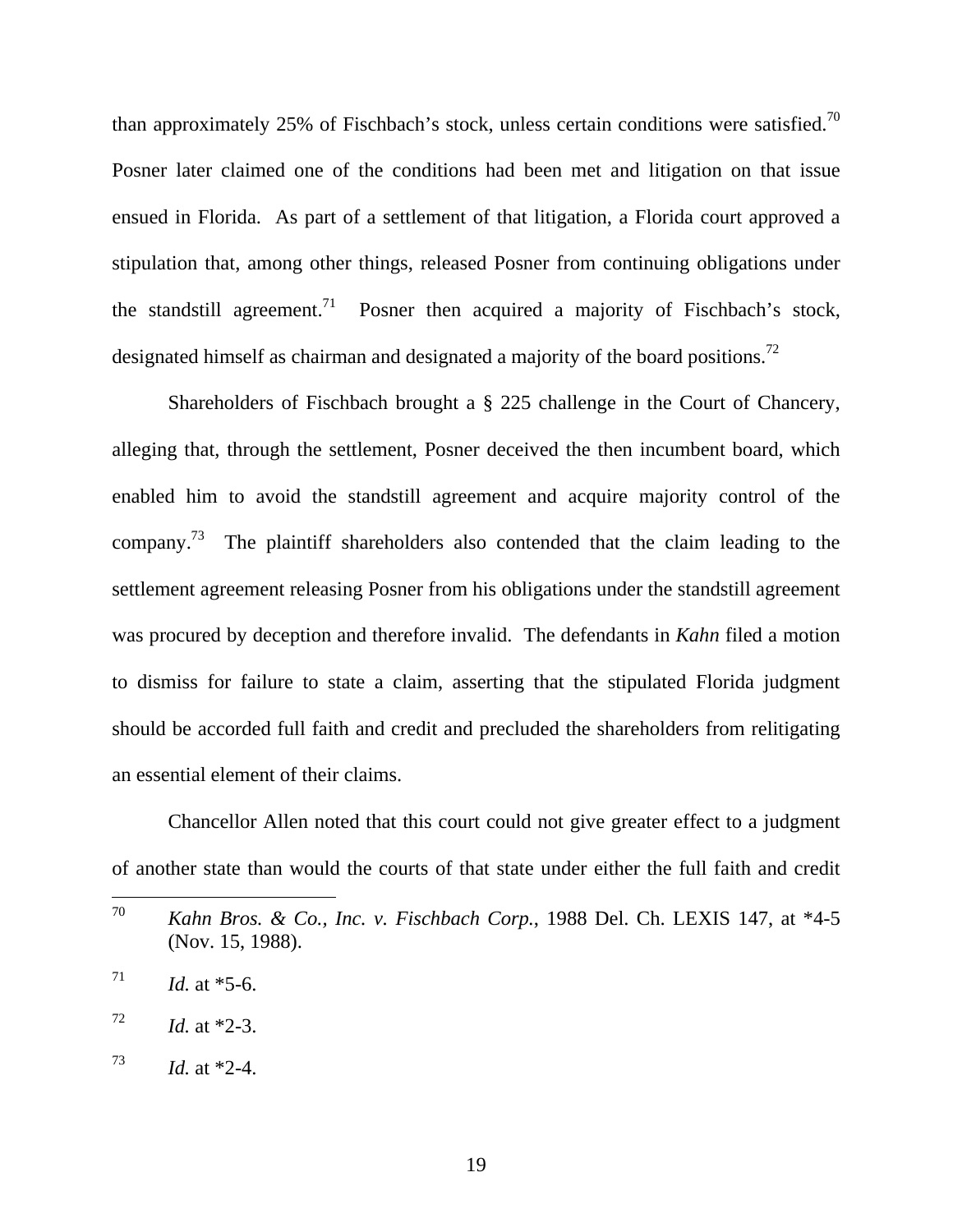clause or principles of comity. The court then identified Florida law that permits judgments to be collaterally attacked if procured by extrinsic fraud. This court in *Kahn* held that the plaintiffs had alleged facts that, if proven, would show that Posner had obtained the Florida judgment by extrinsic fraud perpetrated against Fischbach. Thus, the court concluded that a Florida court would permit the stipulated judgment to be set aside upon such proof, and that it could do likewise.<sup>74</sup>

Although this case bears some resemblance to *Kahn*, it also differs from *Kahn* in material respects. Both cases involve Section 225 actions and challenges to the rights of certain persons to serve as corporate directors or officers based on orders entered by non-Delaware courts. On its face, the Connecticut Stipulation at issue here appears to provide the necessary authority for Gray to have executed the disputed written consents. The question is whether this Court, at B.F. Rich's urging, can look beyond the face of the Stipulation and determine the validity under Conn. Gen. Stat. § 45a-631(a) of the provision purporting to authorize Gray to vote the Rich Realty shares owned by his minor children. *Kahn* examined the effect to be given to a Florida judgment under principles of comity and the full faith and credit clause. Chancellor Allen held that he could not "accord[] to the Florida stipulation of dismissal greater effect than would the courts of that state."<sup>75</sup> The same reasoning applies to this case.

<sup>74</sup> 74 *Id.* at \*18-19.

<sup>75</sup> *Kahn v. Fischbach*, 1988 Del. Ch. LEXIS 147, at \*18.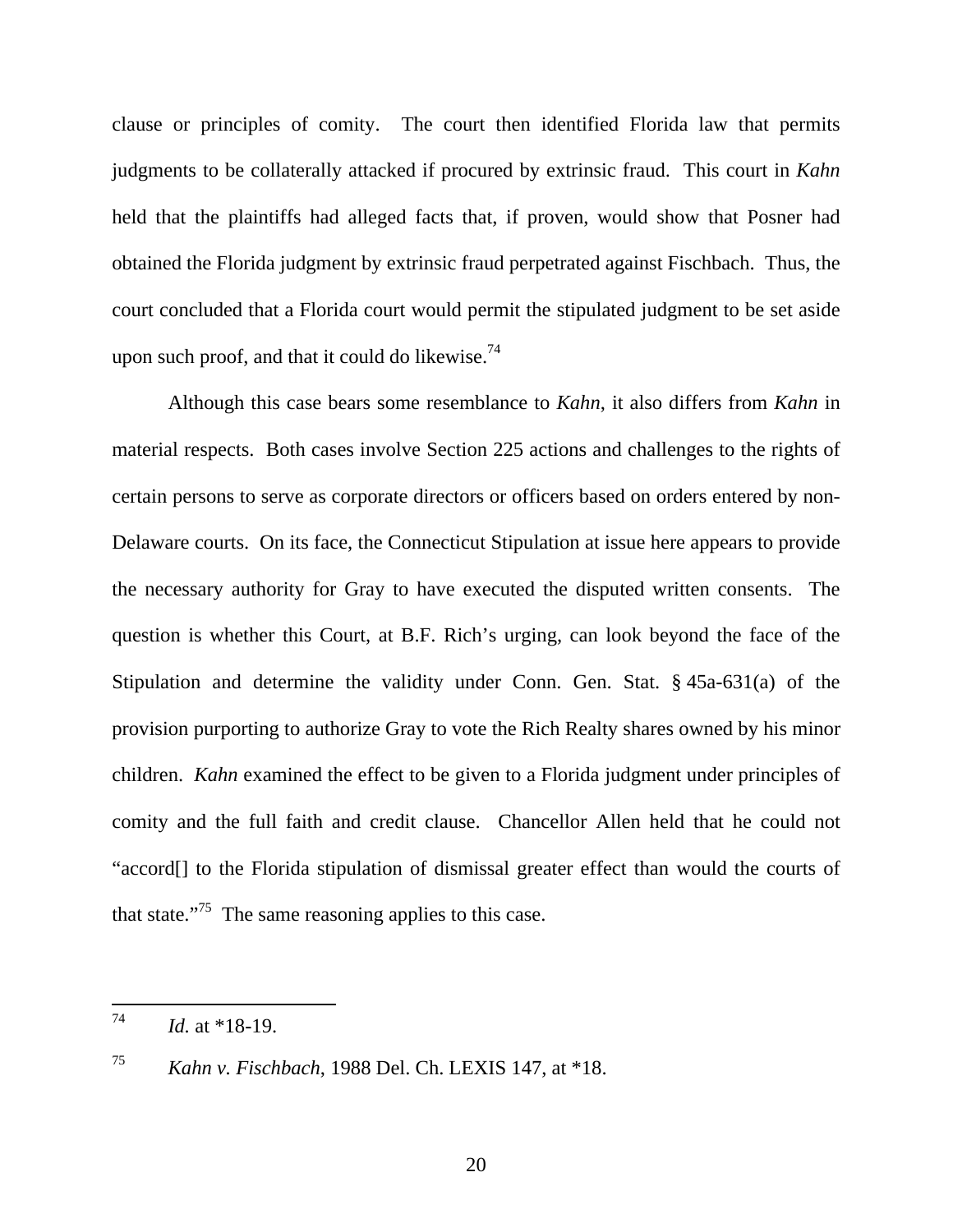At this point, however, the circumstances of the two cases diverge. In the context of ruling on a motion to dismiss, the court in *Kahn* held that the plaintiff's allegations of fraud perpetrated by Posner against Fischbach provided sufficient grounds, if proven, for a Florida court, and thus the Delaware Court of Chancery, to set aside the earlier stipulation of dismissal. The court also at least implicitly concluded that the shareholder plaintiff could have sued derivatively in Florida, if necessary, to open the judgment there.76 Compared to the facts in *Kahn,* the analogous question in this case is quite different: whether B.F. Rich would have standing in Connecticut to challenge the validity under Section 45a-631(a) of the provision in the Stipulation purporting to give Gray the right to vote his minor children's shares.

In Connecticut, a person not a party to prior divorce proceedings has no standing to attack collaterally the divorce decree where the person has no legally protected interest adversely affected by the decree itself at the time it was rendered.<sup>77</sup> For example, in *Fattibene v. Fattibene*, a defendant in an action by his wife to dissolve their marriage challenged the validity of his marriage on the ground that his spouse's divorce decree from a former marriage was void.<sup>78</sup> The Connecticut court held that to have standing to

<sup>76</sup> *Id.* at \*19.

<sup>77</sup> *See, e.g., Tippin v. Tippin*, 166 A.2d 448, 450-51 (Conn. 1960); *Tyler v. Aspinwall*, 47 A. 755, 756 (Conn. 1901) (holding that it is not error to refuse to entertain a collateral challenge to a divorce from a "mere stranger whose rights are not at all affected by the judgment he seeks to have set aside"); *Fattibene v. Fattibene*, 441 A.2d 3, 5 (Conn. 1981).

 $^{78}$  441 A.2d at 5.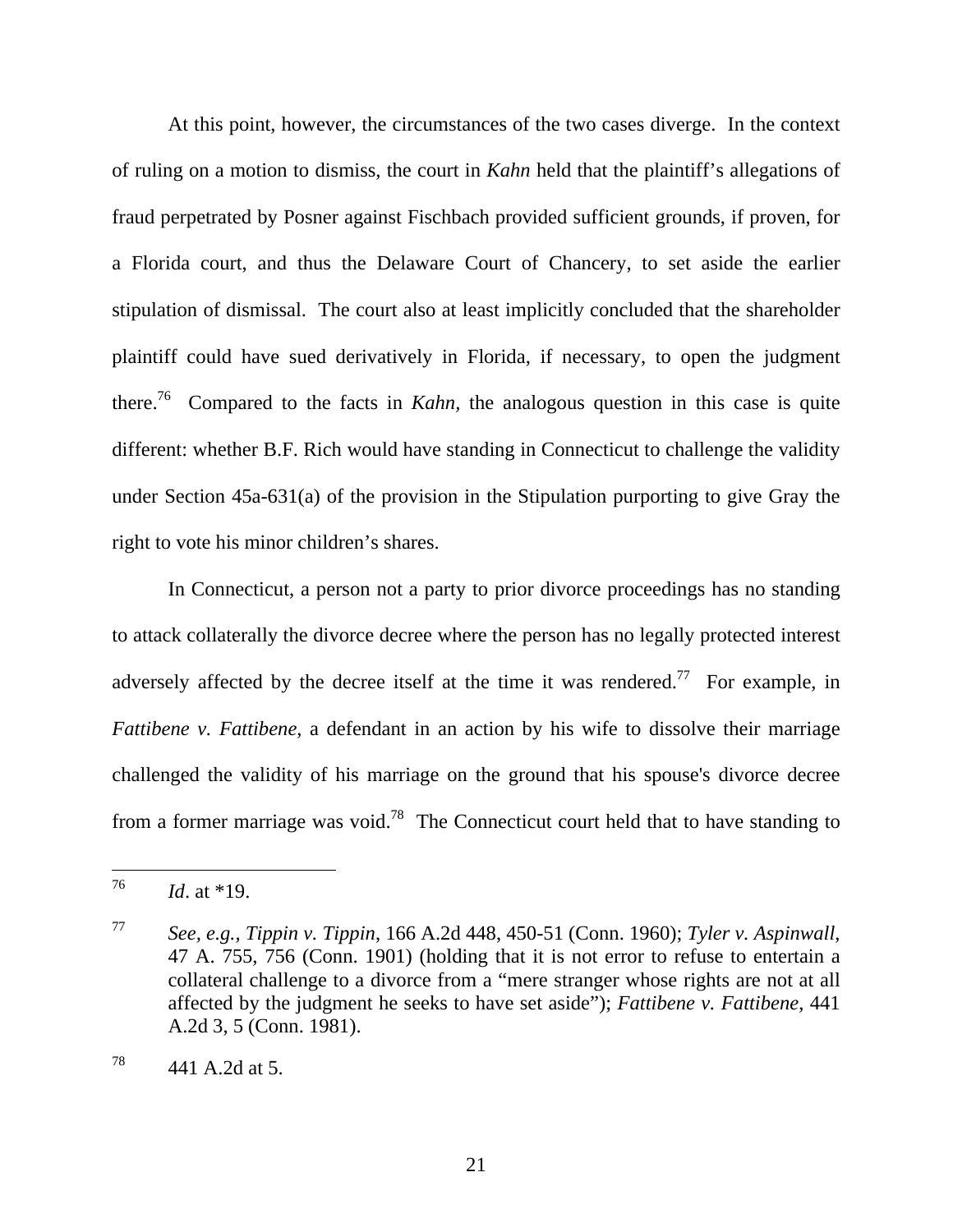make such an attack, the defendant would have to prove that he had a legally protected interest adversely affected by the prior decree when it was rendered. The court then determined that since defendant failed to prove that he had such an interest, he had no standing to attack the divorce decree collaterally.

The Delaware law on standing is similar. In the absence of a specific statutory grant of review, the test for standing, set forth most recently in *Dover Historical Society v. City of Dover Planning Commission*, 79 provides that a plaintiff or petitioner must demonstrate first, that he or she sustained an 'injury in fact'; and second, that the interests he or she seeks to protect are within the zone of interests to be protected.<sup>80</sup>

In this case, B.F. Rich failed to identify any legally protected interest it had in the Stipulation between Foster and Gray *when* the Connecticut Superior Court granted it. B.F. Rich was a stranger to the divorce proceedings and had no interest in the divorce or standing to participate in those proceedings. Furthermore, unlike the situation in *Kahn*, B.F. Rich's challenge to the Stipulation is not based on a wrong committed against it. Rather, B.F. Rich complains that the Stipulation giving Gray the right to vote his children's stock without his first being appointed guardian of their estates violates Section 45a-631(a) and is therefore invalid. The intent of that statute, however, plainly is

<sup>79</sup> 838 A.2d 1103 (Del. 2003).

<sup>80</sup> *Id.* at 1110. *See also O'Neill v. Town of Middletown*, 2006 Del. Ch. LEXIS 10, at \*138 (Jan. 18, 2006). This statement of the law of standing has been called the "*Data Processing* test." *See Oceanport Indus., Inc. v. Wilmington Stevedores, Inc.*, 636 A.2d 892, 903 (Del. 1994) (citing *Ass'n of Data Processing Serv. Org., Inc. v. Camp*, 397 U.S. 150, 153-54 (1970)).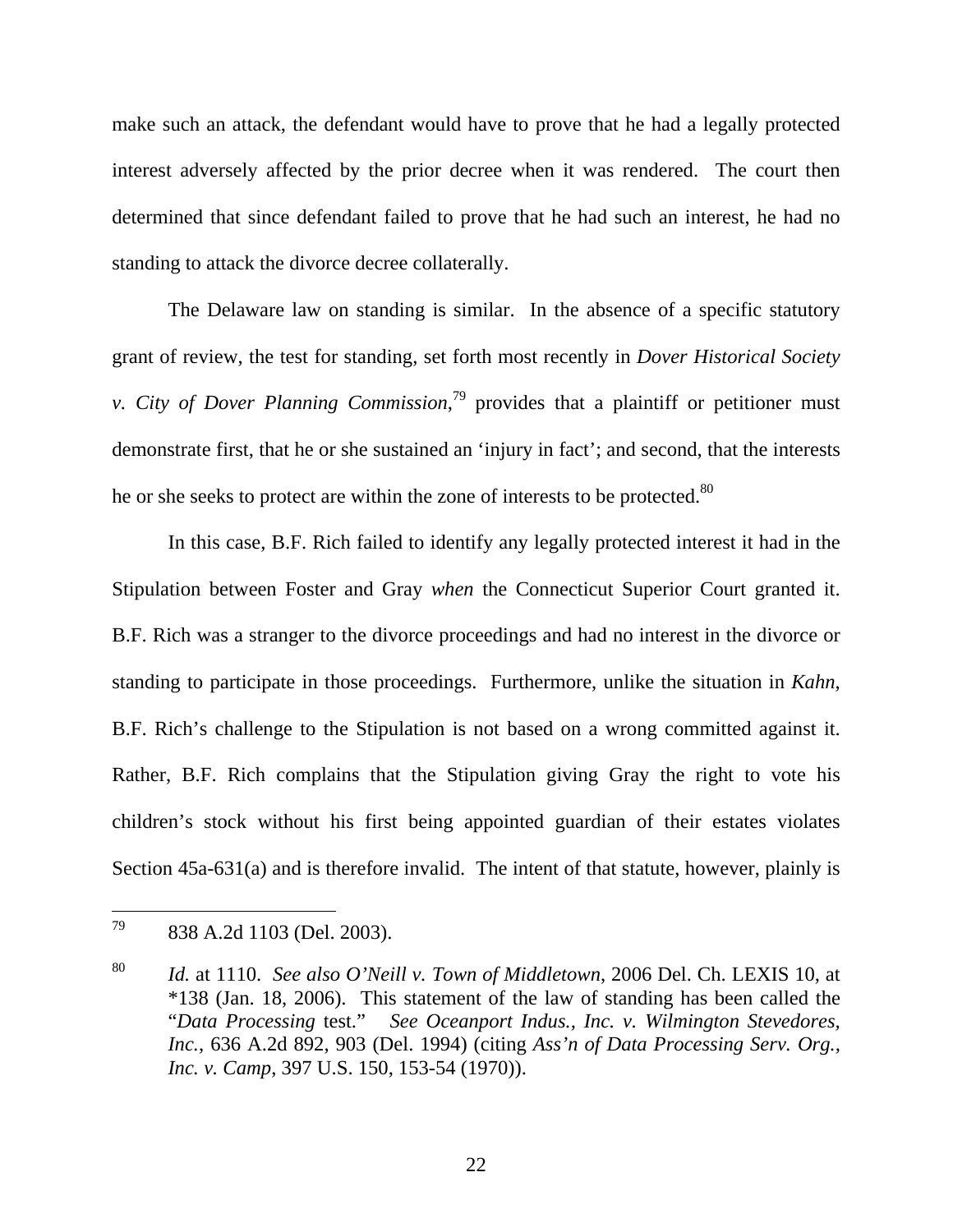to protect the interests of the minor children affected. In contrast, the interests B.F. Rich seeks to protect are its own interests in preserving the status quo, under which it as a 15% stockholder of Rich Realty controls the day-to-day operations of the company, including the administration of the lease of Rich Realty's primary asset to B.F. Rich itself. Not surprisingly, I find that those interests fall outside the zone of interests to be protected by Section 45a-631(a). Thus, B.F. Rich does not have standing to attack collaterally in this action the validity of the Stipulation entered by the Connecticut Superior Court as it relates to Gray's right to vote his children's shares.

## **3. Assuming arguendo that B.F. Rich has standing to challenge the stipulation, is it entitled to full faith and credit in this court?**

Even if B.F. Rich did have standing to challenge the Stipulation on the ground that the provision purporting to give Gray the right to vote his children's stock in Rich Realty violates Section 45a-631(a), I do not consider that challenge persuasive. Plaintiff argues that the Connecticut Superior Court exceeded its authority when it approved the Stipulation,<sup>81</sup> and that it therefore is not entitled to full faith and credit. B.F. Rich further contends that this Court cannot interpret the Stipulation as an appointment of Gray as a guardian for the estates of his children, because only the Connecticut Probate Court has jurisdiction to appoint a guardian of a minor's estate. Both these contentions are

<sup>81</sup> Both Plaintiff and Defendants presented their arguments on the premise that the Connecticut Superior Court approved the Stipulation. *See, e.g.*, Pl.'s Pre-Trial Br. at 9-10; Def. Rich Realty, Inc.'s Post-Trial Br. at 1. The evidence on this point is less than clear in terms of whether the Superior Court affirmatively approved the Stipulation or whether it simply was filed with the Court. Absent any dispute about it, however, I infer that the Superior Court did approve the Stipulation.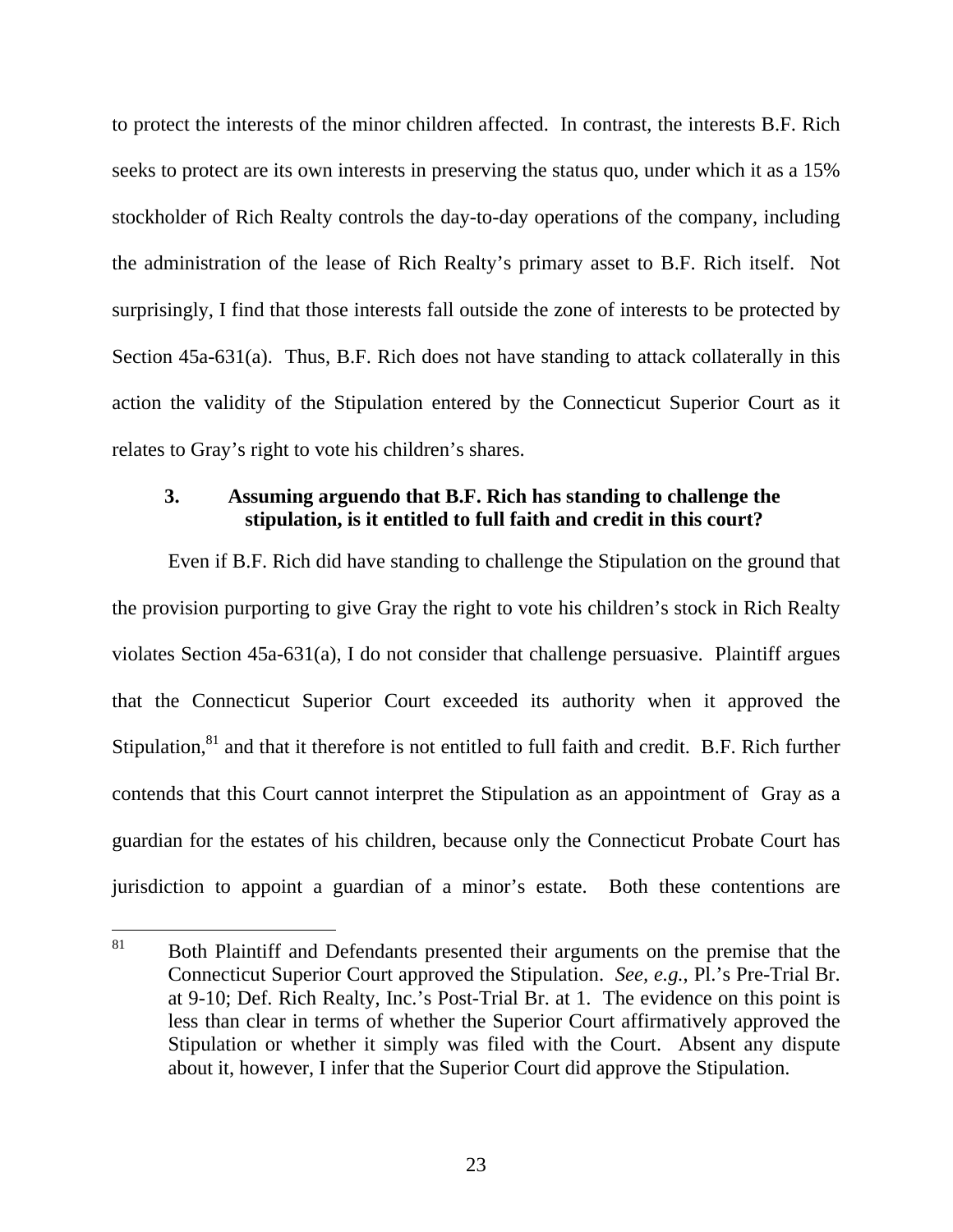premised on B.F. Rich's argument that Gray's voting of the shares constituted a "receipt" or "use" within the meaning of Section 45a-631(a) of an asset of his minor children having a value in excess of \$10,000. Because Defendants dispute that proposition, I turn to it next.

The Rich Realty stock of Adelia and Richard always has been in their names; the Stipulation did not change that. Hence, Gray never received the stock itself. B.F. Rich appears to argue that by virtue of the Stipulation Foster transferred or assigned to Gray the voting rights in the children's stock. I do not agree with that characterization. As the parents of Adelia and Richard, Foster and Gray both could have voted the shares in their children's behalf. The effect of the Stipulation was not to convey a right to Gray that he did not have already. Rather, the Stipulation reflected Foster's decision not to exercise her right as a parent to vote the shares, or to participate actively in or to oppose Gray's attempt to vote them on behalf of the children.

If the disputed shares were in a publicly traded company, like IBM, it is unlikely that anyone would claim that only a guardian could vote them. Because Rich Realty is a private company with only a handful of stockholders and the minor children hold approximately 49% of the shares, however, Plaintiff contends that the exercise of the voting rights associated with those shares constitutes a "use" requiring a guardian. The parties have not identified, and the Court has not found, any Connecticut case addressing the applicability of Section 45a-631(a) to voting rights in stock. The most analogous case law is that relating to suits commenced and prosecuted on behalf of minors by a parent or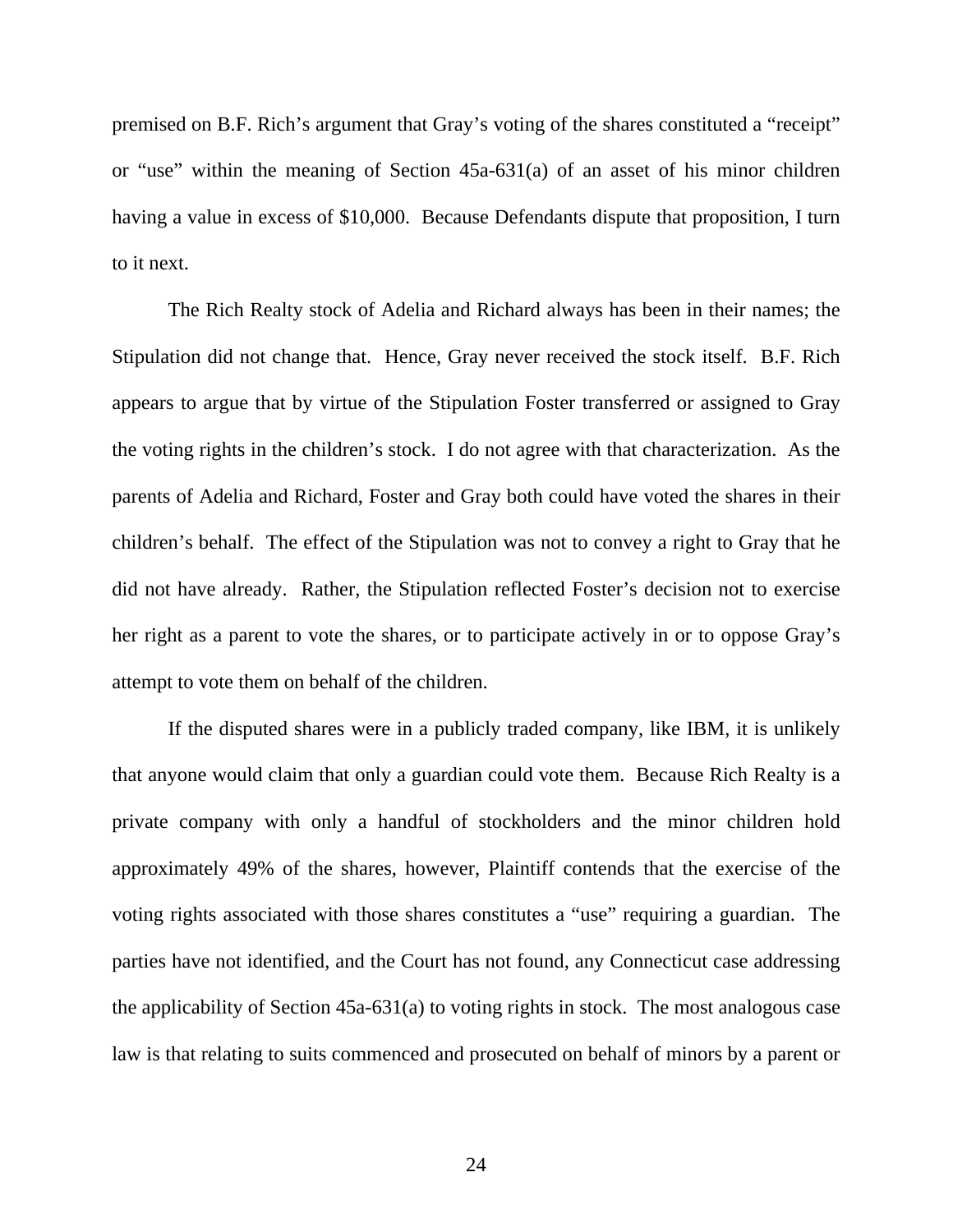next friend. In *Doe v. City of Waterbury*, <sup>82</sup> discussed previously, for example, the court held that the mother of a minor could pursue tort litigation on the child's behalf, and that to do so a guardian of the minor's estate did not have to be appointed. The Commissioner of the Department of Children and Families sought to intervene in that case as a guardian. In denying that application, the court observed that the Commissioner's concern seemed to be that the mother would wrongfully obtain or misuse any recovery from the tort case. The court rejected that concern, citing Section  $45a-631(a)$  as providing adequate protection if a recovery was achieved.<sup>83</sup>

Although it involved an incompetent adult, as opposed to a minor, the *Cottrell* case<sup>84</sup> also sheds some light on whether a guardian is needed to vote the minor's shares here. The *Cottrell* court held that a person adjudged incompetent could not pursue an appeal in her own name until the determination of incompetency was changed.<sup>85</sup> In that context, the court explained the importance of allowing certain actions by a "next friend."

> It should be remembered, however, that the purpose of authorizing a guardian ad litem is to ensure that the interests of the ward are well represented. Its purpose is not . . . to burden nor hinder them in enforcing their rights; nor to confer any privilege or advantage on persons who claim adversely to them. In order that this purpose be fulfilled, certain exceptional situations warrant the allowance of suit on behalf of the incompetent *by a next friend*. . . .

<sup>82</sup> 2004 WL 726899, at \*3 (D. Conn. 2004).

<sup>83</sup> *See id.*

<sup>84</sup> *Cottrell v. Conn. Bank & Trust Co.*, 398 A.2d 307 (Conn. 1978).

<sup>85</sup> *Id.* at 309.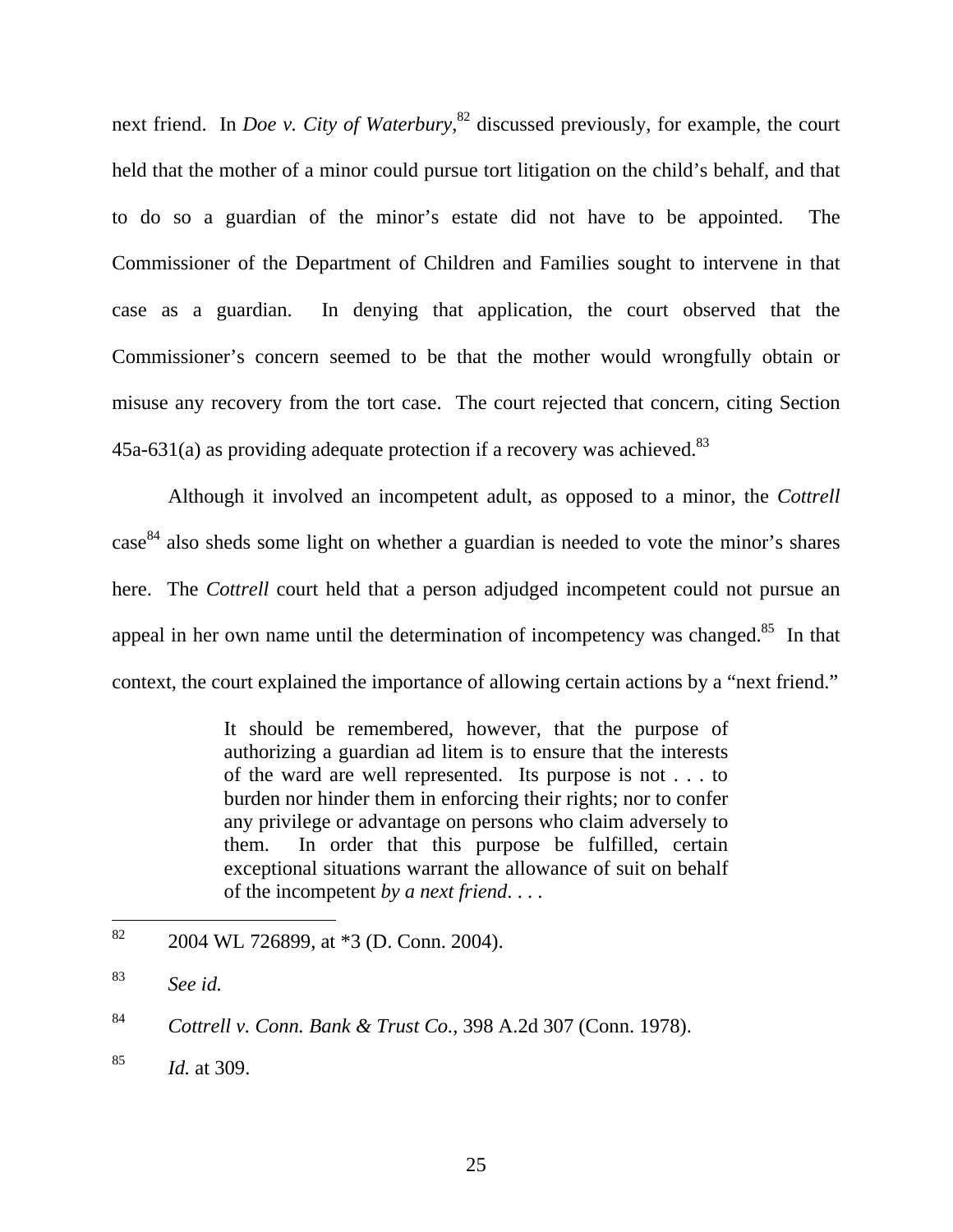It is significant that the legal disability of an incompetent is analogous to that of a minor. In each case, the purpose of providing representation is to ensure that the legal disability imposed will not undermine adequate protection of a ward's interest. Indeed, the forerunner of *General Statutes* § 45-54, which provided for the appointment of a guardian ad litem only for minors, was amended in 1939, § 1286e, to extend such coverage to incompetents without distinction between either class, an act indicative of the similarity of concern shown to each group by the legislature. Because it has long been an established practice in this state for a minor to bring a court action by a next friend[,] even in the absence of the court's authorization of such representation[,] allowance of such a practice on behalf of an incompetent is in accord with the tradition of this court as well as the intent of the legislature as expressed in *General Statutes* § 45-54.86

The same reasoning applies in this case and warrants the conclusion that Gray's ability to vote the stock in Rich Realty of his minor children does not represent a "use" of a valuable asset of theirs under Section 45a-631(a).

A failure to vote the children's stock in these circumstances effectively would prevent the holders of a collective majority of shares from voting altogether, and preserve the status quo. As a result, the holders of 15% of the company's stock (B.F. Rich) would continue to control the board of Rich Realty. By doing so, B.F. Rich also would continue to control its landlord. For the same reasons I concluded B.F. Rich lacks standing to insist that only a guardian could vote these shares, I am skeptical of their argument on the merits.

86

<sup>86</sup> *Cottrell v. Conn. Bank & Trust Co.*, 398 A.2d 307, 310 (Conn. 1978).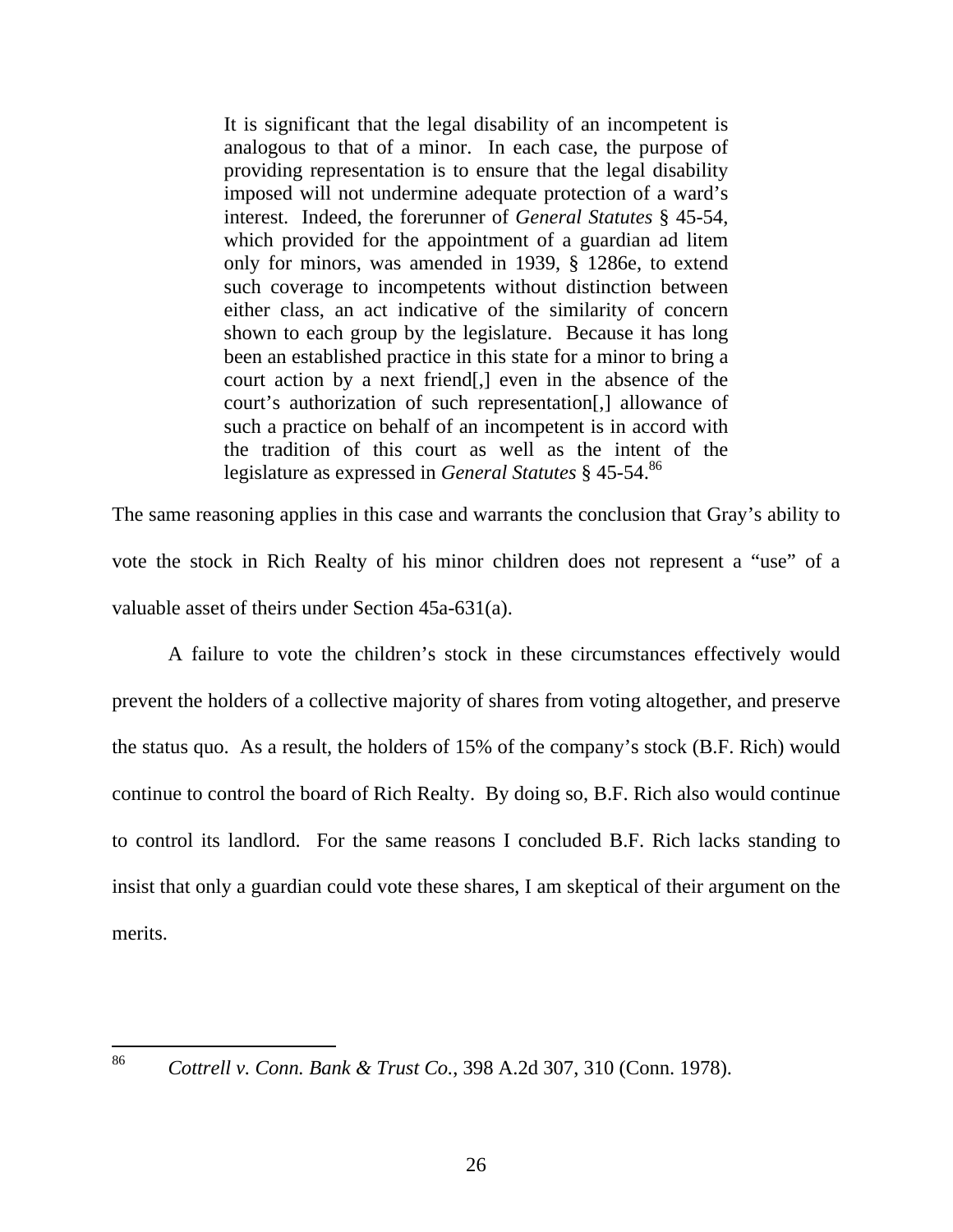Additionally, this situation does not implicate the public policy concerns that motivate the requirement of a guardian of a minor's estate. Unlike many of the Connecticut cases, Gray's situation does not contemplate the transfer of a liquid asset from an outside or third party to a minor, such as was involved in the *Ryle* case. The case law reflects numerous appointments of guardians of the estate, but in the context of tort or personal injury awards and settlements, wills, and trusts where a parent otherwise might take control of the asset and dissipate it to the detriment of the minor. Here, the stocks and the economic interest in them have always been and remain in the children's names. As in *Doe v. City of Waterbury* discussed *supra*, B.F. Rich's primary concern seems to be that Gray will misuse the children's voting rights to benefit himself and thereby undermine the rights of B.F. Rich, as well as the children. Based on Gray's troublesome history as a corporate fiduciary, these concerns are understandable. Adelia and Richard and, for that matter, B.F. Rich, have other means, however, to protect their respective interests against such wrongdoing. In the case of the children, their mother continues to have moral and fiduciary duties to them, and she, as well as others who might sue as next friend on behalf of the minors, could seek appropriate relief if Gray breached any applicable duty.

Furthermore, based on my review of the record and relevant Connecticut law, I find Plaintiff's argument that the Superior Court exceeded its jurisdiction when approving the Stipulation in conjunction with the divorce proceedings unpersuasive. The Superior Court of Connecticut is a court of general jurisdiction, including jurisdiction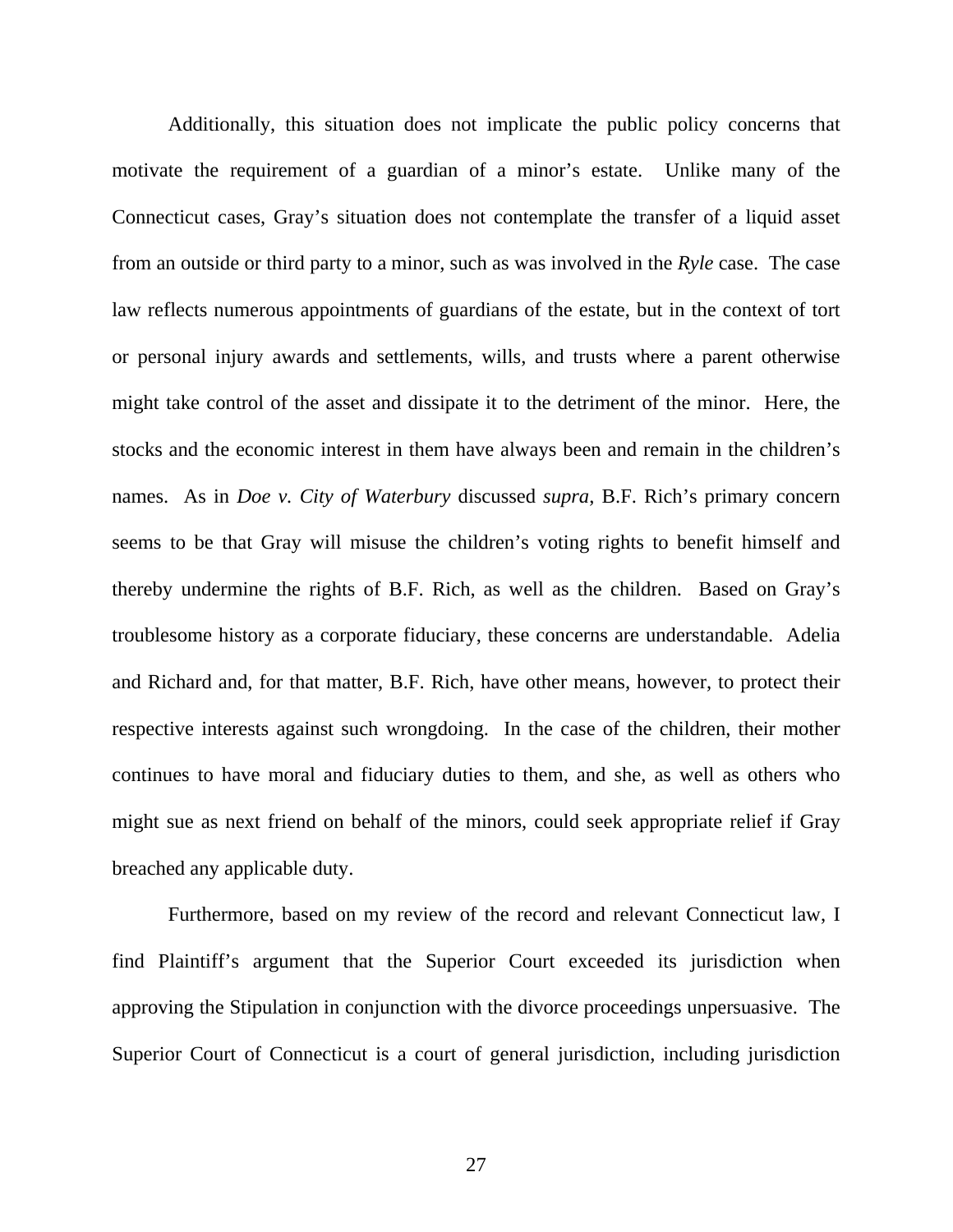over *de novo* guardianship appeals from the Probate Court,<sup>87</sup> appointment of a guardian where the child has no living parent,  $88$  termination petitions,  $89$  and custody-guardianship matters concerning dependent or neglected children.<sup>90</sup> In particular, I find persuasive the Superior Court's general knowledge and jurisdiction with respect to guardianship issues and its ability, by way of appeal, to remand and transfer cases to the Probate Court following a *de novo* review of the guardianship issues. In this case, the Superior Court had exclusive jurisdiction to assess and approve the divorce proceeding and could have transferred this portion of the Stipulation (which explicitly deals with the Rich Realty stock) to the Probate Court had it found it necessary to do so. Instead, the Superior Court approved the Stipulation as presented. Without evidence casting material doubt on the Superior Court's approval of the Stipulation, this Court is reluctant to second guess a Connecticut court of competent jurisdiction on a novel issue of Connecticut law.

 $87\,$ 87 *See In re Jeremy P.*, 2000 Conn. Super. LEXIS 2437, at \*3 (Aug. 24, 2000) (reviewing guardianship appeal and resolving the dispute. "The Superior Court redetermines the issues within the appeal and not merely whether the Probate Court abused discretion.")

<sup>88</sup> *See Joshua S.*, 2000 Conn. Super. LEXIS 2132, at \*35 (Aug. 21, 2000). "[The Superior Court of Connecticut] has jurisdiction of all matters expressly committed to it and of all others cognizable by any law court of which the exclusive jurisdiction is not given to some other court." *Id*.

<sup>89</sup> *Favrow v. Vargas*, 647 A.2d 731 (Conn. 1994).

<sup>90</sup> *See Joshua S.*, 1999 Conn. Super. LEXIS 2940, at \*8-9 (Oct. 28, 1999) (citing *Bristol v. Brundage*, 589 A.2d 1 (Conn. App. 1991), which rejected Probate Court as court of exclusive jurisdiction where brother was named guardian of person and estate of surviving minor child).